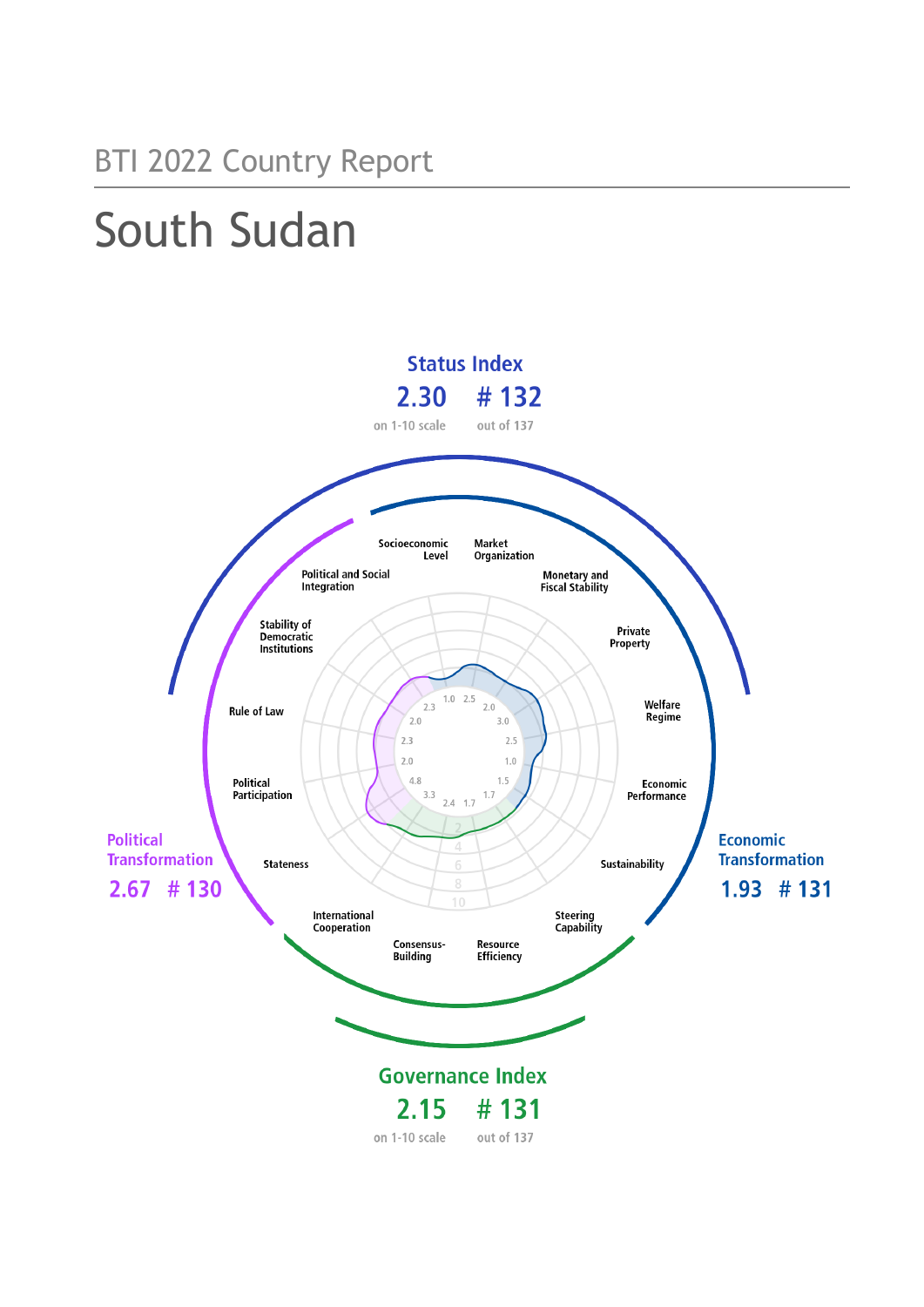This report is part of the **Bertelsmann Stiftung's Transformation Index (BTI) 2022**. It covers the period from February 1, 2019 to January 31, 2021. The BTI assesses the transformation toward democracy and a market economy as well as the quality of governance in 137 countries. More on the BTI at [https://www.bti-project.org.](http://www.bti-project.org/)

Please cite as follows: Bertelsmann Stiftung, BTI 2022 Country Report — South Sudan. Gütersloh: Bertelsmann Stiftung, 2022.

This work is licensed under a **Creative Commons Attribution 4.0 International License**.

## **Contact**

Bertelsmann Stiftung Carl-Bertelsmann-Strasse 256 33111 Gütersloh Germany

**Sabine Donner** Phone +49 5241 81 81501 sabine.donner@bertelsmann-stiftung.de

**Hauke Hartmann** Phone +49 5241 81 81389 hauke.hartmann@bertelsmann-stiftung.de

**Claudia Härterich** Phone +49 5241 81 81263 claudia.haerterich@bertelsmann-stiftung.de

## **Sabine Steinkamp** Phone +49 5241 81 81507 sabine.steinkamp@bertelsmann-stiftung.de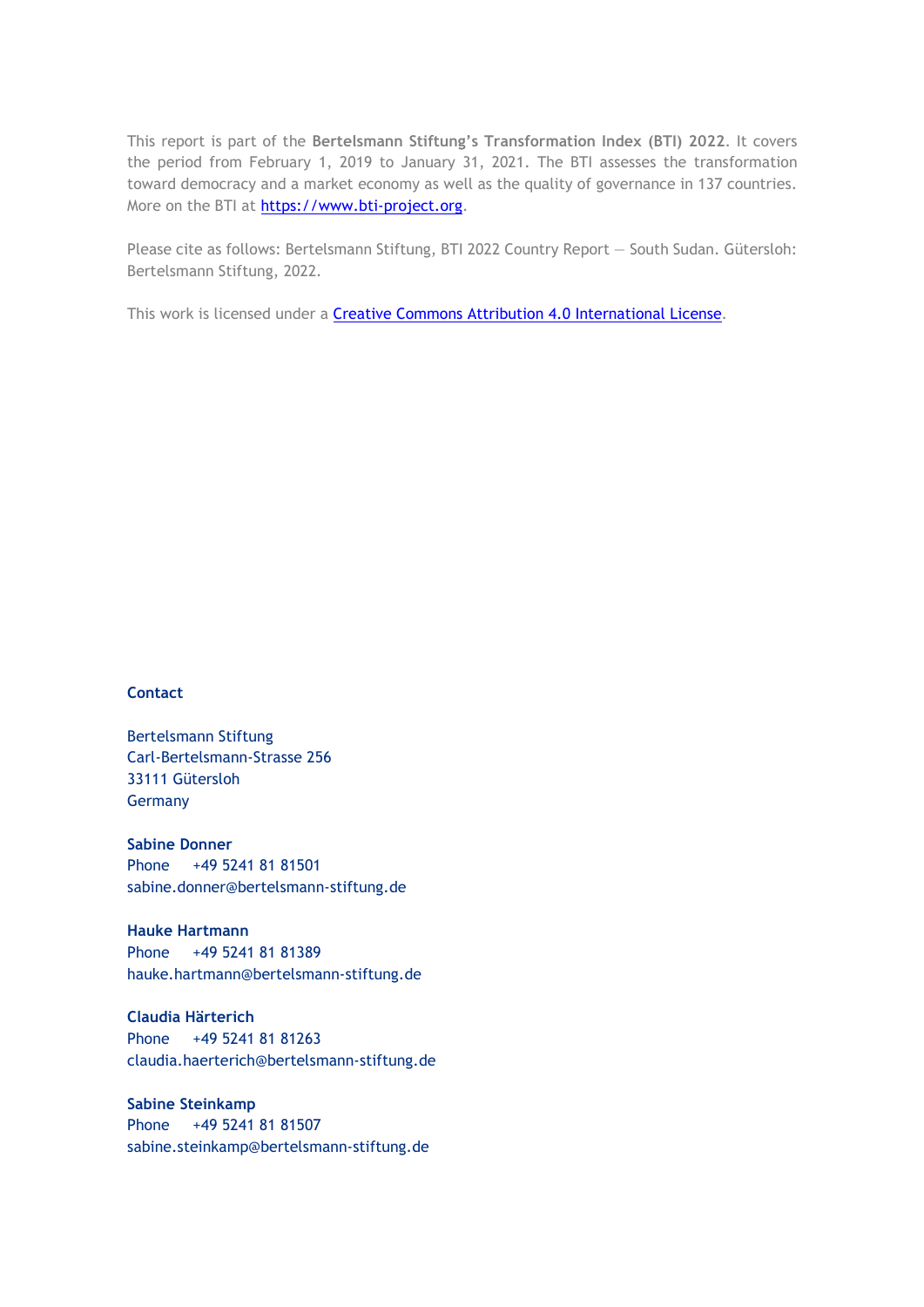#### **Key Indicators**

| Population               | M      | 11.2 | HDI.                           | 0.433          | GDP p.c., PPP $\ S$          |       |
|--------------------------|--------|------|--------------------------------|----------------|------------------------------|-------|
| Pop. growth <sup>1</sup> | % p.a. | 1.2  | HDI rank of 189                | 185            | Gini Index                   | 44.1  |
| Life expectancy          | vears  | 57.8 | UN Education Index             | 0.307          | Poverty <sup>3</sup><br>$\%$ | 91.6  |
| Urban population %       |        | 20.2 | Gender inequality <sup>2</sup> | $\blacksquare$ | Aid per capita $\sqrt{5}$    | 170.4 |
|                          |        |      |                                |                |                              |       |

Sources (as of December 2021): The World Bank, World Development Indicators 2021 | UNDP, Human Development Report 2020. Footnotes: (1) Average annual growth rate. (2) Gender Inequality Index (GII). (3) Percentage of population living on less than \$3.20 a day at 2011 international prices.

## Executive Summary

South Sudan is in a fragile state between war and peace. In February 2020, after a two-year process, the conflict parties of President Salva Kiir Mayardit and former First Vice President Riek Machar finally agreed on implementing the 2018 Revitalized Agreement on the Resolution of the Conflict in South Sudan (R-ARCSS). Machar was once again sworn in as first vice president in a new unity government, officially ending seven years of civil war violence. The stalemate on the national level is relatively stable, but violence can erupt at any time. The UN reports that local violence between different armed groups and fractions is on the rise. As part of the peace agreement, South Sudan returned to an administrative structure featuring 10 subnational states, replacing the 32 that had been established by President Kiir. Governors were sworn in and some minor improvements in terms of administrative capacity seem to have taken place. Multiple benchmarks of the peace agreement have not been reached. Given the lack of stability and the COVID-19 situation, national elections scheduled for 2021 are unlikely to be held on time.

The South Sudanese conflict is rife with back-and-forth movements. The former ruler of Sudan, Omar al-Bashir, actively supported the Kiir-side of the conflict beginning in 2015. The 2019 revolution in Sudan changed this dynamic, but relations between the two countries nonetheless improved. The complex regional dynamics in Sudan, Ethiopia and the tensions in the larger region affect South Sudan's development.

The government has for years demonstrated its distrust in the international community and has eschewed political interference. Prior to the 2020 agreement, some international partners came close to discontinuing all support for South Sudan, claiming that no lasting peace could be built with the current generation of political leaders.

The UN estimates that by the end of 2020, the seven years of civil war (2013-2020) will have generated 1.62 million internally displaced persons, driven 2.19 million refugees to neighboring countries and rendered 7.5 million in need of humanitarian assistance. An estimated 383,000 people died in the conflict. In 2019 and 2020, South Sudan was hit by severe floods that affected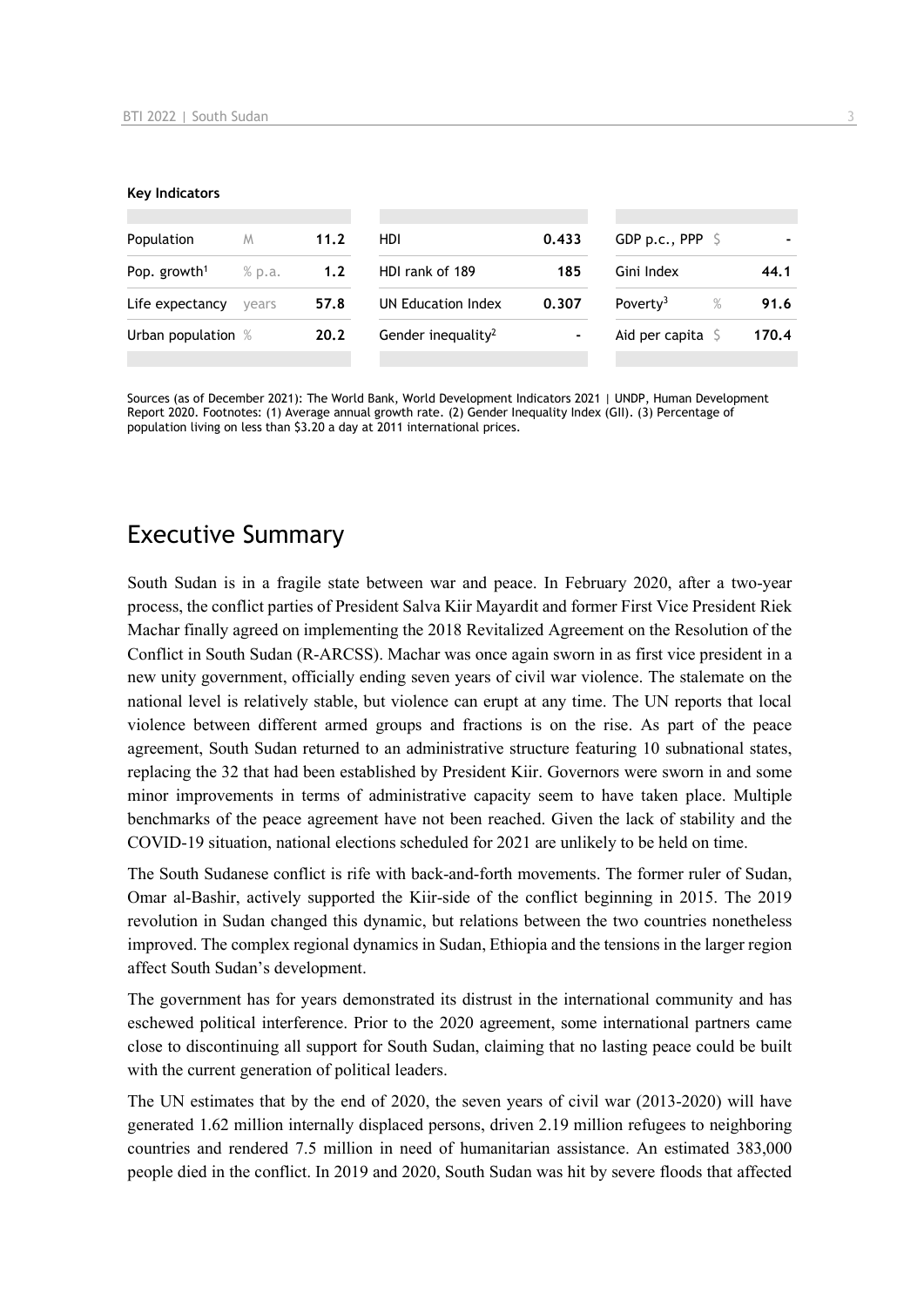more than one million people. The level of socioeconomic development is extremely low and among the lowest in the world. The UN Development Program ranks South Sudan 185th of 189 states in its Human Development Index. The rule of law is not guaranteed. The blurred lines between political, economic and military power make it nearly impossible to investigate corruption and prosecute powerful actors. Prospects for peace are uncertain.

Two months after the new government was formed, the COVID-19 pandemic reached South Sudan, having a profoundly negative impact on all potential improvements associated with the end of the conflict. The UN Mission in South Sudan (UNMISS) stated in September 2020 that while COVID-19 has clearly slowed the implementation of the peace agreement, the lack of will among the conflict's parties to commit to peace is the most crucial problem. COVID-19 is a serious threat to a society in which only an estimated 25% of the population have access to primary health care. The International Monetary Fund approved \$52.3 million to address the impact of COVID-19 and the government seems to cooperate with some international agencies.

## History and Characteristics of Transformation

South Sudan's independence was an outcome of the referendum held in January 2011, in which the people of South Sudan voted overwhelmingly (98.83%) in favor of becoming an independent state. The referendum's high voter turnout and overwhelming vote in favor of independence were rooted in the bitter relations between northern and southern Sudan, which have been framed by regionalism (north versus south), race (Arabs versus Africans) and religion (Muslim versus Christian). As a result of this, state-building in South Sudan has tended to focus on addressing the causes of the broader north-south civil wars, while ignoring historic tensions within South Sudan. Violence between various factional groups within South Sudan following the 1991 split in the Sudan People's Liberation Army (SPLA) resulted in higher numbers of displacement and deaths than that generated by the outbreak of war for independence in 1983 that involved the Sudanese Armed Forces (SAF). Former SPLA commander Riek Machar, who is the current leader of the rebel faction SPLM-IO, became the country's first vice president in 2016. The failure to address historic grievances within South Sudan led to intensified violence and factionalism within the SPLA following the outbreak of civil war in 2013.

Since its creation as the political wing of SPLA in 1983, the Sudan People's Liberation Movement (SPLM) claimed to be a transformative movement that aimed to promote democratic principles and the rule of law, and the formation of a non-discriminatory "New Sudan." However, it became evident early on in the interim period (2005-2011) that the wartime calls for democracy were merely a strategy to win the war. At the beginning of the interim period, for example, SPLM claimed to have left behind its identity as a rebel movement to have become a political party underpinned by democratic principles. However, generals from the national army (SPLA) continued to dominate SPLM's leadership. At the same time, the executive branch of the government (cabinet ministers, state governors and county commissioner) also remained dominated by the military, which itself has been led by members of the executive branch who are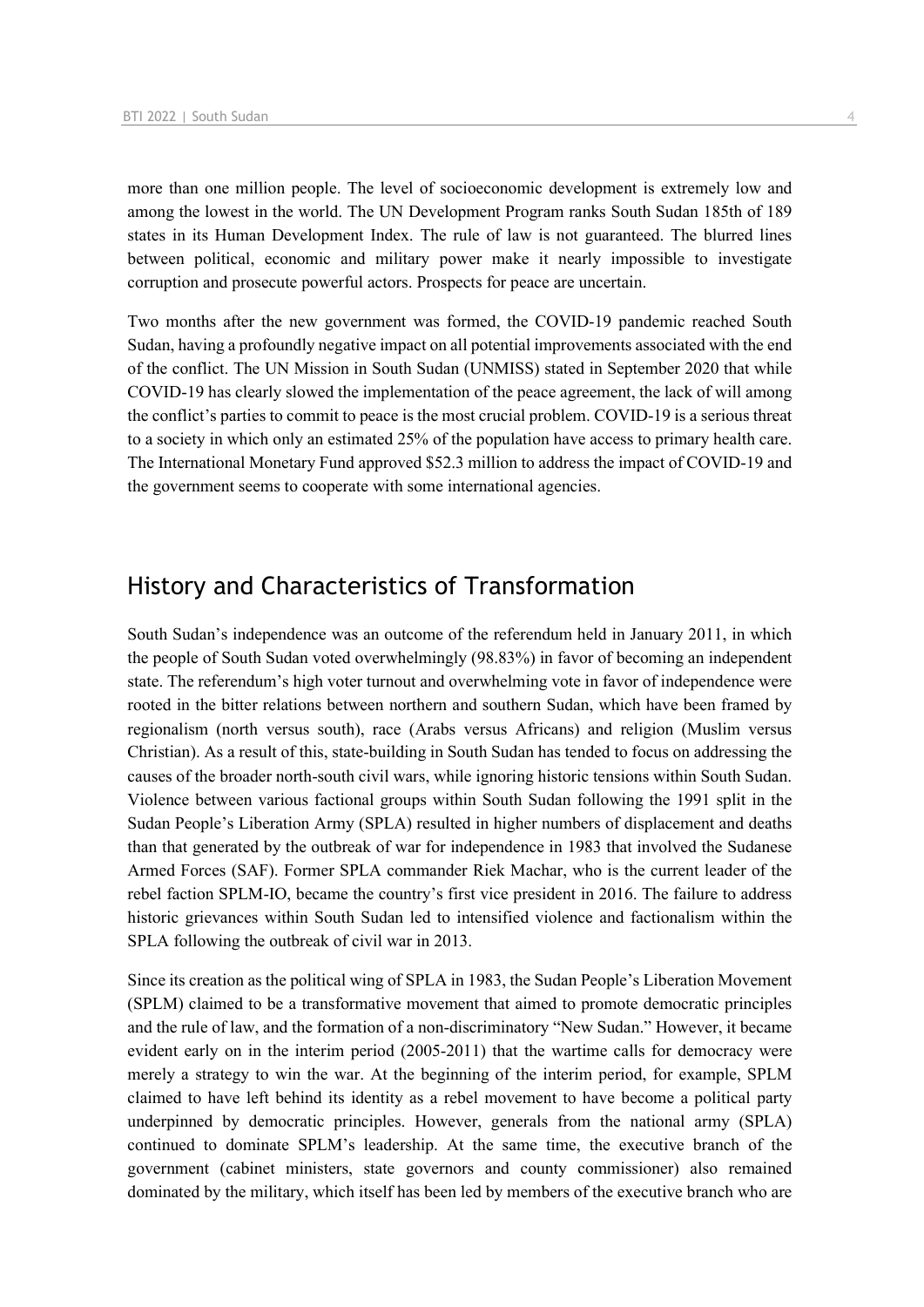appointed by the president – who himself was also SPLM party chairman. On the other hand, members of the National Legislative Assembly consisted of SPLM members appointed by the president at the start of the interim period. Because of the ethnic attacks waged against civilians as violence broke out in December 2013 and again in July 2016, many members of parliament either abandoned their positions to join the rebellion, sought protection from the United Nations' Mission in South Sudan (UNMISS), or fled to neighboring countries. In response, the president filled these empty seats by appointing new members of parliament from the Dinka ethnic group, a group loyal to the government. The blurred lines between the executive, legislative and military have made it increasingly difficult to distinguish their institutional roles. SPLA generals regularly use their military positions to advance SPLM's interests and intimidate the opposition in the National Legislative Assembly. As the executive is also dominated by the military, leaders within the executive have used their military positions to push for a constitution that gives the executive the power to dismiss elected officials. This has also given the executive (the president, state governors and county commissioners) the power to rule by decree and thereby bypass elected legislatures.

Shortly after independence in 2011, the government passed several controversial bills that made it difficult for new political parties to emerge. The Political Party Act, for example, introduced several conditions to be met that are exceedingly difficult for an emerging political party to achieve. The limited political space was exacerbated by the National Security Bill passed in March 2015 which prohibits freedom of assembly and expression without the consent of the Ministry of National Security, which is also dominated by SPLM/A.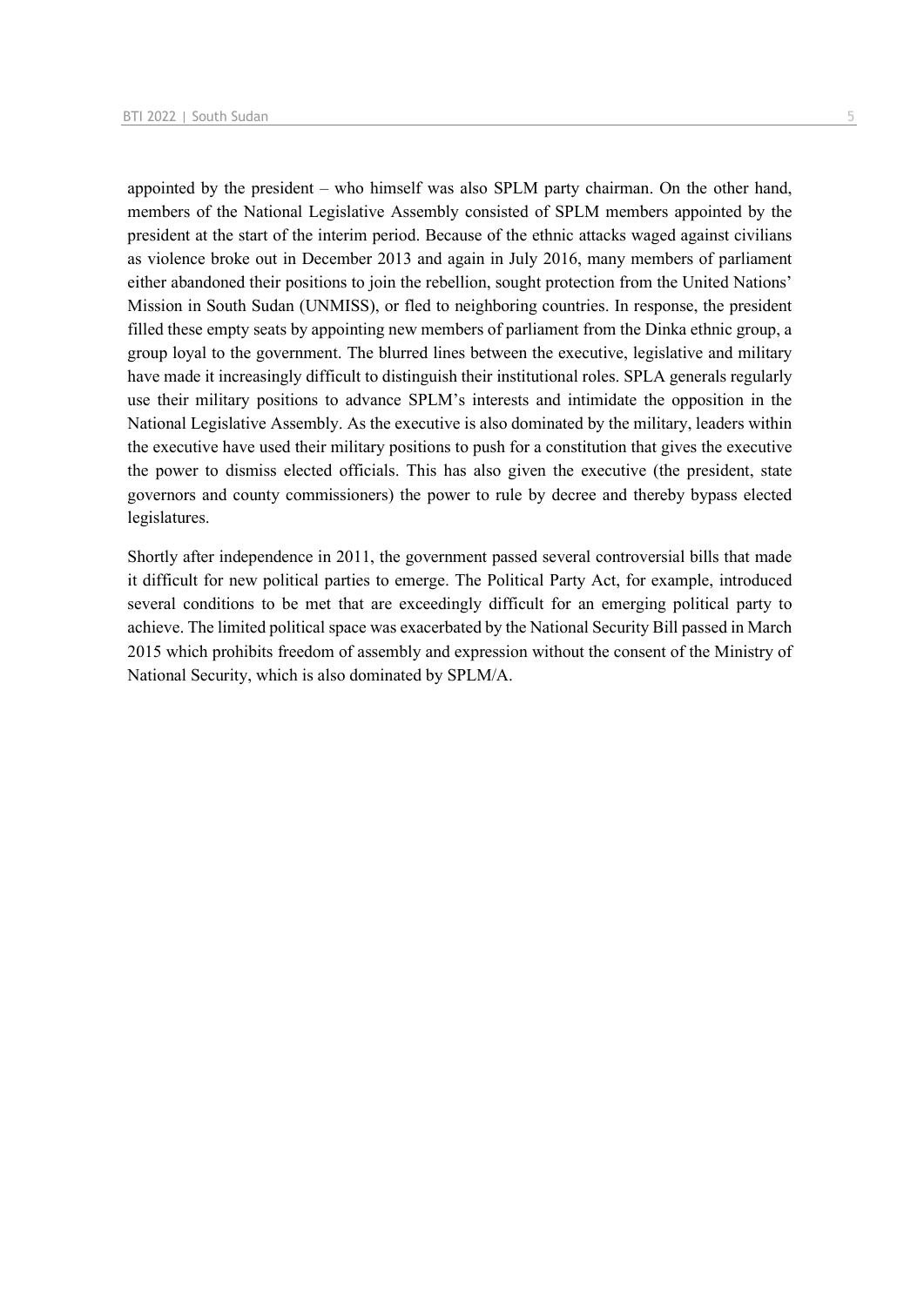The BTI combines text analysis and numerical assessments. The score for each question is provided below its respective title. The scale ranges from 1 (worst) to 10 (best).

## Transformation Status

## I. Political Transformation

## **1 | Stateness**

The South Sudanese state's monopoly on the use of force is still contested in multiple ways and government control is unchallenged only in relatively small areas of the country.

Large parts of the country cannot be accessed by government forces or officials due to a lack of infrastructure. This is especially true in the rainy season (May - October). The logistical challenges of the rainy season meant that even before the South Sudanese civil war, which started in December 2013, the establishment monopoly on the use of force in every part of the country could be severely questioned.

As a result of the civil war, the South Sudan People's Defence Forces (SPLA), which was the dominant armed actor in the country, split. The years that followed the formal end of the civil war saw continued infighting amongst former SPLA army units. In some cases, other armed groups were also involved. In South Sudan, political and military power are interlinked, and many political parties maintain links to an armed group or indeed have a formal armed wing. There has been little progress on muchneeded reform of the security sector and the reintegration of fighters.

Despite a cease-fire at the national level, the state's monopoly on the use of force is contested by multiple smaller armed groups such as militias and self-defense groups connected to clans or villages. These groups tended not to have participated in the civil war at the national level.

The continuing presence of the 12,500 strong United Nations Mission in South Sudan (UNMISS), there ostensibly to support the state and help to restore peace and security in South Sudan, is testament to the fact the South Sudanese state does not have a clear monopoly on the use of force.

The splintering of several opposition forces in the aftermath of the September 2018, Revitalized Agreement on the Resolution of the Conflict in South Sudan (R-ARCSS), further undermined the state's monopoly on the use of force. The UN reported that a permanent cease-fire, initiated in February 2020, continues to hold in most parts of

#### **Question** Score

Monopoly on the use of force 3 $\frac{22}{10}$  $'06$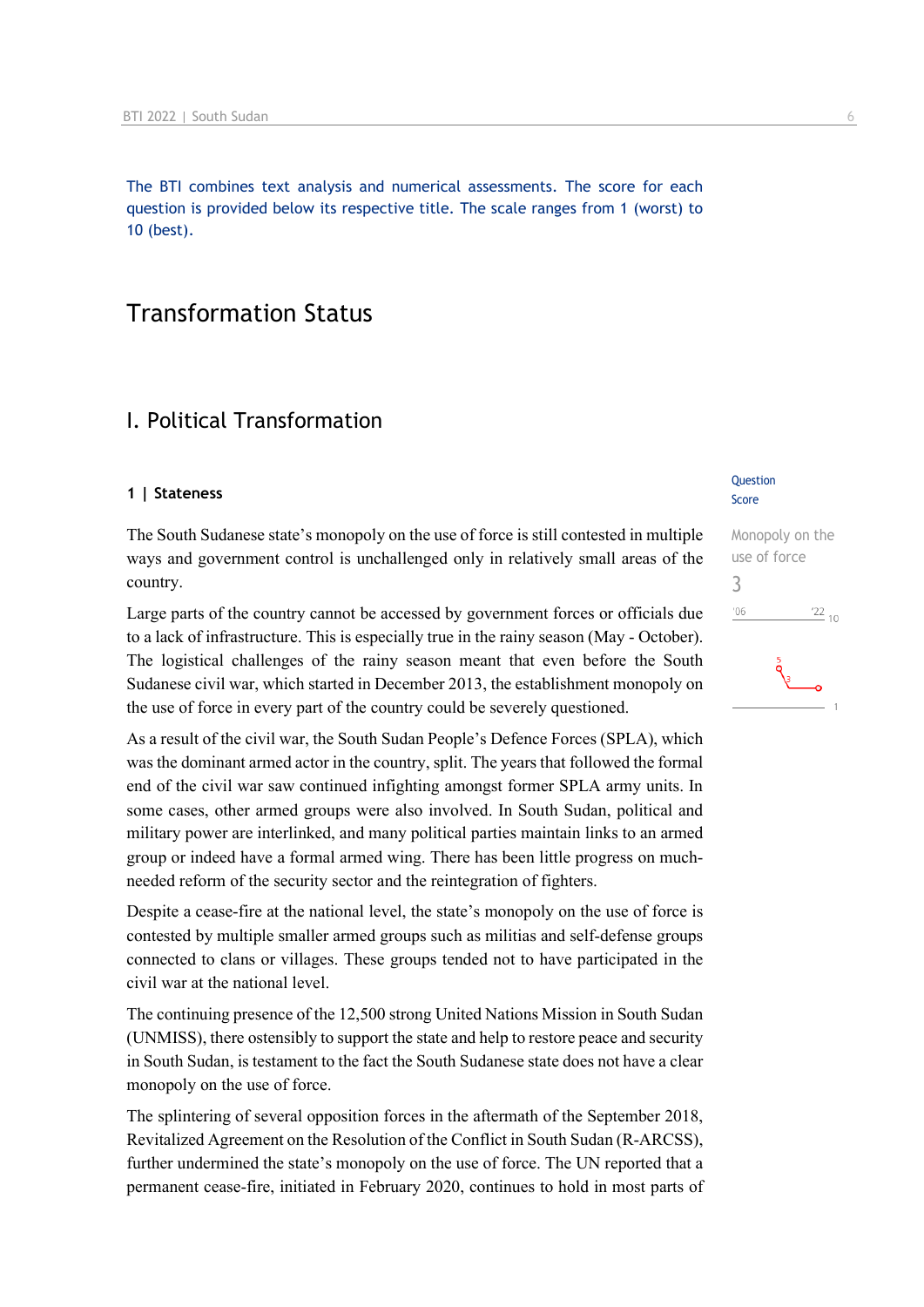the country, but the state is still unable to protect the civilian population. The national police, government forces, as well as other armed actors linked with the government, have perpetrated large-scale human rights violations.

An overwhelming majority (98.3%) of the people of South Sudan voted for an independent state in 2010. Thus, the concept of a nation-state and the creation of South Sudan enjoyed high levels of support after the successful war for independence against the Sudanese regime. However, the new South Sudanese state was unable to meet the wishes and needs of its new citizenry, and as a result, the state began to lose legitimacy among large segments of the population. For decades prior to the war of independence, the common fight against the enemy in northern Sudan masked the majority of internal cleavages and tensions between different ethnic groups in South Sudan. However, since independence, the role of this unifying external enemy has diminished. Consequently, South Sudanese society is faced with the challenge of developing a new sense of national identity. There are two key political adversaries in South Sudan, of different ethnic origins, Kiir (Dinka) and Macher (Nuer). The politicization of ethnicity by the two politicians is driven by personal rivalry, but it has led to social disintegration in the fledgling country.

South Sudan requires a long-term political process to address not only the dominant conflict within the newly formed government, but also the numerous intergroup conflicts occurring at the local level. These multiple conflicts may have undermined the legitimacy of the state, but there is little information on contemporary public sentiment in the country. As of January 2021, there is no sign that key political actors have the ability or the will to address these challenges. However, there is no sign of any desire for policies or political stances that would threaten the concept of the nation-state as such.

South Sudan is a secular state de jure and de facto. The current transitional constitution of 2011 guarantees the separation of religion and politics in Article 8. The country is predominantly Christian, with particularly large Catholic and Anglican congregations. Most towns have Muslim minorities, while further north toward the border with Sudan, Islam is more widely practiced. In addition to Islam and Christianity, a large percentage of South Sudanese practice traditional religions. The separation of religion and state is a legacy from the war of independence with Sudan, of which one contributory factor was the imposition of Islam and Islamic law on non-Muslims. The separation of religion and state has prevented religion from becoming a contentious political issue, at least for the moment. The churches and faith-based organizations played an important role during the war. They not only provided emergency relief, education and health services to (displaced) people, but also facilitated reconciliation processes between local communities and at the national level. Religious leaders today play important roles at the local level. It is unlikely that religion will become a divisive political issue, as it did during the northsouth civil war.



No interference of religious dogmas 9 $'06$  $\frac{22}{10}$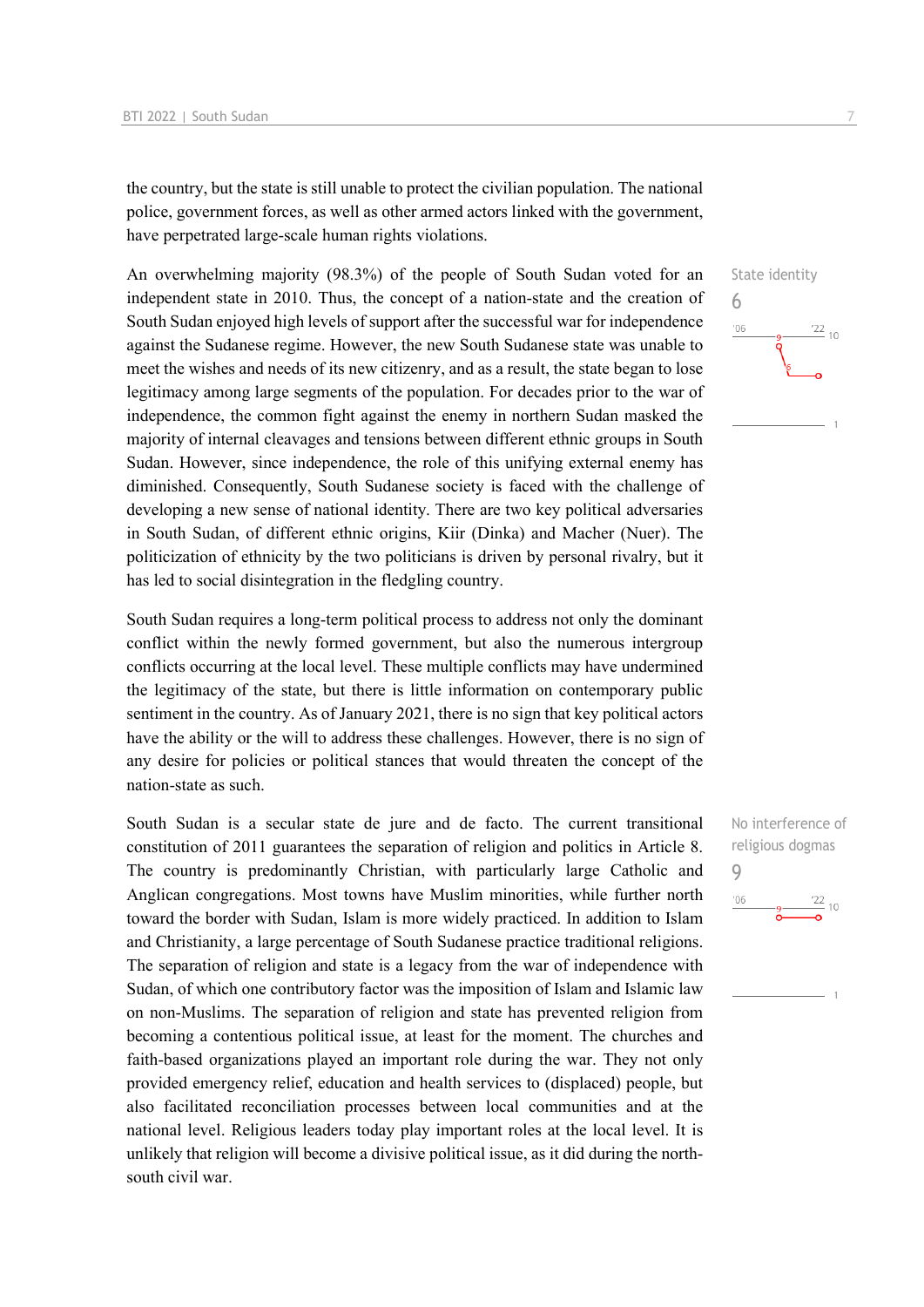The constitution of South Sudan establishes an administrative structure based on a decentralized system of governance. The country inherited 10 states from Sudan following the war of independence, which were subdivided into counties, payams and bomas (bomas are the smallest administrative unit). In October 2015, President Salva Kiir increased the number of states to 28 and then to 32 in January 2017. These changes were initially proposed in standard legislation, but after provoking protests, they were introduced as presidential orders. Therefore, there are serious doubts as to the legality of these fundamental changes to the administrative structure in South Sudan. The president claimed that increasing the number of states was an act to enhance inclusion and service provision for rural communities. However, it was widely seen as a political strategy to establish and extend the state's control over these territories. The Intergovernmental Authority on Development (IGAD) called the creation of the new states a violation of the 2015 peace deal. Kiir agreed to reverse his decision, opening the door to compromise. On February 14, 2020, Kiir announced South Sudan would return to its original 10 states, in addition to three administrative areas of Abyei, Pibor, and Ruweng. Eight days later a new government of unity was formed. The territorial administration of South Sudan lacks resources and skilled personnel. Local administrations are rarely able to implement government decisions and provide services to the population. Similarly, the administration is unable to regularly collect taxes and dues in rural areas, forgoing income that could finance public goods. Most South Sudanese have no regular access to the state-based legal system, as courts are only present in major cities, meaning there are barriers of transportation and cost to those living outside of these areas. This explains why traditional forms of conflict resolution persist. Since December 2018, the United Nations Mission in South Sudan has offered a mobile court that seeks to address this lack of provision. However, it is clearly not a sustainable solution to act in place of South Sudanese institutions.

Due to the seven years of civil war and the poor security situation, several international aid providers have downscaled their activities or have withdrawn entirely from South Sudan, leaving gaps in the provision of services. In addition, the lack of government transparency regarding the implementation of projects funded by international donors has resulted in those donors reducing project funds granted directly to the South Sudanese government. Collectively, this has led to a near-tocomplete breakdown in basic administration and service delivery across many parts of South Sudan, especially rural areas and those directly affected by the civil war. As a result, as many as 75% of the population suffer from famine and malnutrition. In 2015 (the last year of available data), the World Bank found that 59% of the population had access to an improved water source and only 5% had access to sanitation. Approximately 28% of the population had access to electricity in 2018. It is very likely that these numbers did not improve after the civil war. The official end of the civil war coincided with the onset of the COVID-19 pandemic in 2020, meaning the administrative infrastructure was already in a weak condition.

Basic administration 1 $^{\prime}06$  $\frac{22}{10}$ 

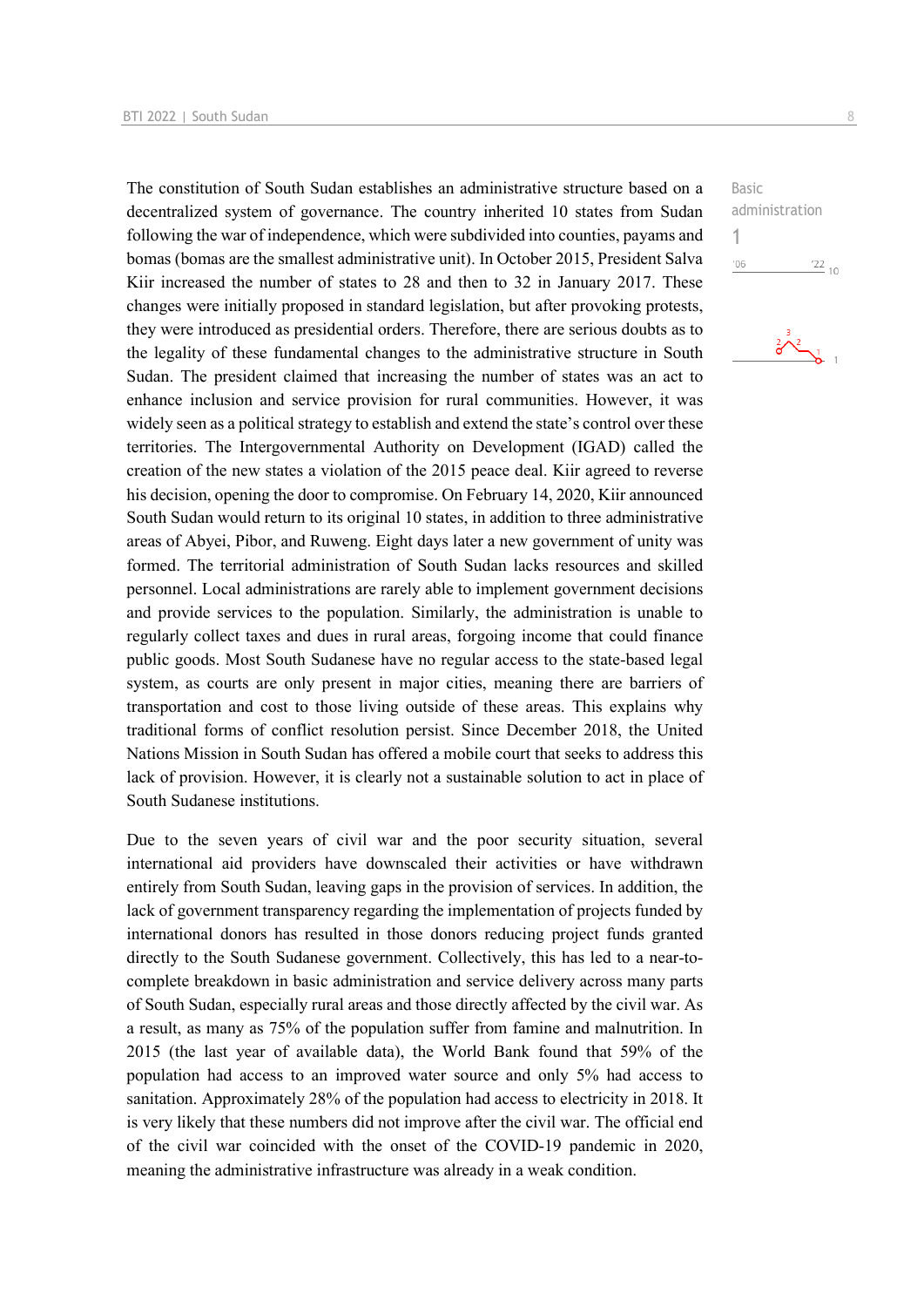#### **2 | Political Participation**

Since the formation of South Sudan as an independent state, it has never held any elections, with the government claiming legitimacy based on the election results of 2010, held before the referendum which led to the war of independence. The first national elections in South Sudan were scheduled to be held in 2015. As part of the peace deals of 2015 and 2018/2020, elections have been postponed multiple times. These developments have cemented the dominant position of President Kiir and frozen the power relations between the SPLM and Vice President Riek Machar's SPLM-IO. The South Sudan parliament voted in April 2015 to amend the transitional constitution of 2011 to extend the presidential and parliamentary term until July 9, 2018, supported by the large SPLM majority. In July 2018, elections were again postponed to August 2021. Due to the significant security challenges and the COVID-19 pandemic, elections in 2021 are already in doubt. As the SPLM is the dominant political power and relevant opposition is composed of SPLM splinter groups, which tend to be a mixture of political and armed groups, it seems unlikely that a new civilian political party unrelated to any armed actor could have a realistic chance in future elections.

The Comprehensive Peace Agreement (CPA) which led to South Sudan's independence established a state structured around a mixture of political and military power. This was only intensified by the civil war which began in 2013. Nearly all important political actors in South Sudan have a military background and many of them share a common history which creates strong political networks as well as rivalry. In principle, the constitution of South Sudan creates a democratic and relatively balanced system of governance. However, the country has never escaped a "transition period" under which the president enjoys vast political power and is able to flout basic principles such as the separation of powers. These powers, combined with full SPLM control of the parliament, and loyalty toward the president or Riek Machar and their forces, undermine the effective power of democratically elected political representatives. President Kiir has used his power multiple times to replace governors and even members of parliament at the national as well as state level. The biggest reshuffle of state representatives by the president occurred in line with the creation of the new states in 2015 and 2017 and again in 2020. Despite its formal dominance, the government lacks control over many parts of the country due to the ongoing conflict. Outside of Juba there are a number of regions where several factors undermine policymaking and implementation of government decisions.



Effective power to govern 1 $'06$  $\frac{22}{10}$ 

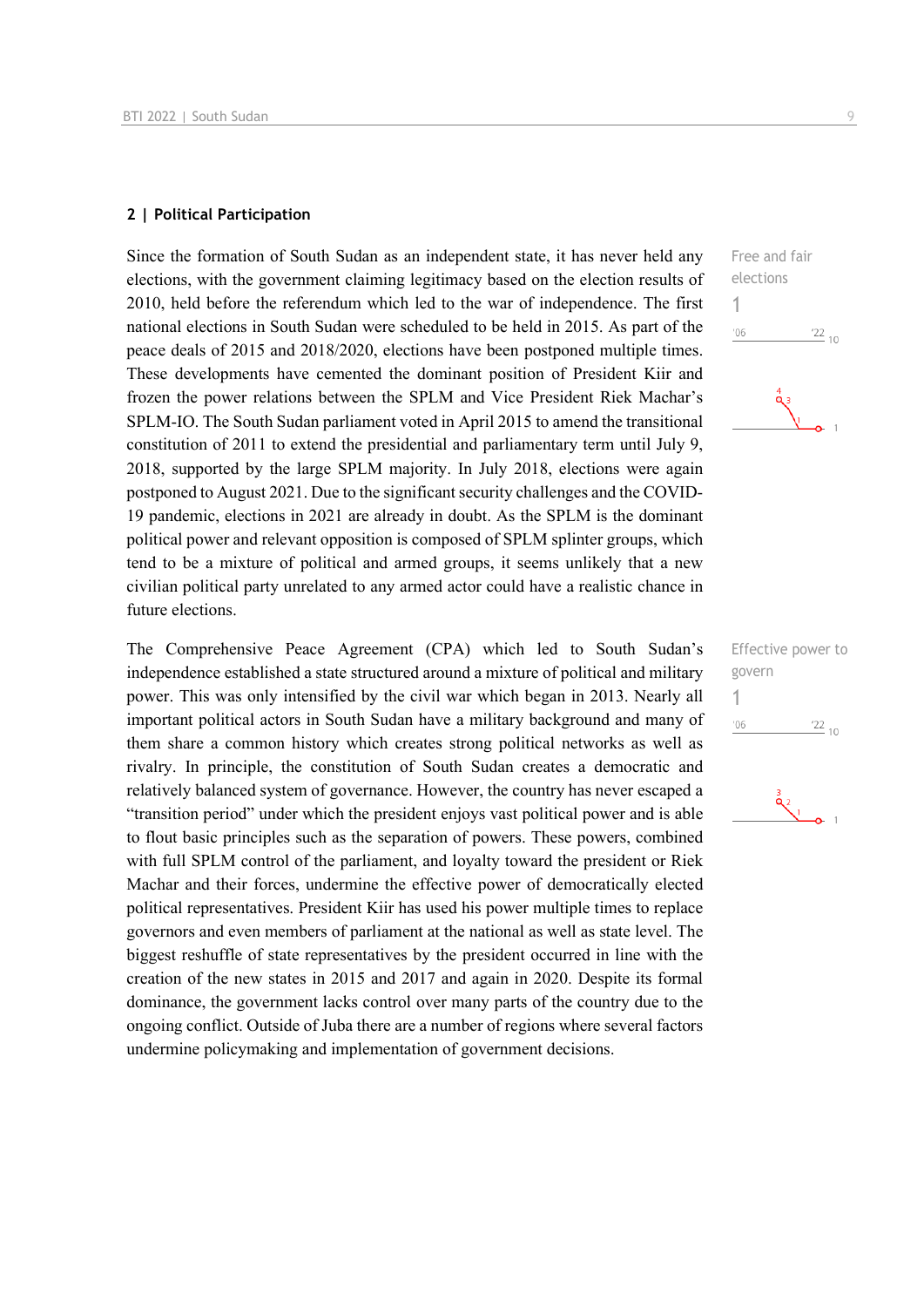The constitution of South Sudan guarantees freedom of association and assembly in Article 25. However, due to the unstable security situation in large parts of the country the exercise of such liberties is threatened by both state and non-state actors. The government introduced the National Security Bill (NSB) in 2015. In contradiction of the constitutional rights, the bill considers the association of citizens, which includes private meetings, without prior approval from national security services as illegal and punishable by the state. Amnesty International, Human Rights Watch and other NGOs criticized these regulations as a violation of the constitution and international law. Insufficient oversight of the security forces by the judiciary and the high likelihood of abuse of power was particularly singled out for criticism. The NSB has presented a further obstacle to political parties and civil society groups critical of the government. It therefore consolidated the national security forces' wellestablished practices of intimidation of political opponents and critics.

As part of the Revitalized Agreement on the Resolution of the Conflict in South Sudan (R-ARCSS), the reconstituted National Constitution and Amendment Committee (NCAC) will revise the National Security Service Act as well as other relevant laws and draft new legislation in accordance with the 2020 revitalized peace agreement. In response to the COVID-19 pandemic, the government implemented a lockdown in spring 2020, and later introduced a night curfew and regional travel restrictions. On December 30, 2020, the government banned all forms of public and religious gatherings until further notice.

While the 2011 Transitional Constitution of South Sudan guarantees the right to freedom of expression in Article 24, de facto both the legal framework as well as government practice inhibits the exercising of these rights. The Penal Code Act (2008), the Media Authority Act (2013), the National Security Service Act (2014) and the National Security Bill (2015) are not aligned with the constitution's protection of the freedoms of expression and a free media. As the civil war intensified, the government restricted various media outlets including newspapers. According to a Human Rights Watch review of cases, freedom of the press and media was violated predominantly by various government security forces (66% of cases), but also by civilian authorities, including governors, ministers and the media (33% of cases). Not all incidents were reported or identified, and other armed actors are also able to threaten and hinder the work of journalists. These developments foster a growing self-censorship amongst all news providers. Reporters Without Borders recorded no killings of journalists in South Sudan in 2019 and 2018, and described slight improvements on this issue since the end of the civil war in February 2020, raising South Sudan's ranking to 138 in 2020 (2019: 139; 2018: 144). Since the last report, authorities harassed, arrested, and detained at least 16 journalists between January and September 2019, according to Human Rights Watch. As freedom of press is already limited, the COVID-19 pandemic did not mark a significant change in the role and freedom of the media.

Association / assembly rights 3  $^{\prime}06$  $\frac{22}{10}$ 

Freedom of expression 3 $\frac{22}{10}$  $'06$ 

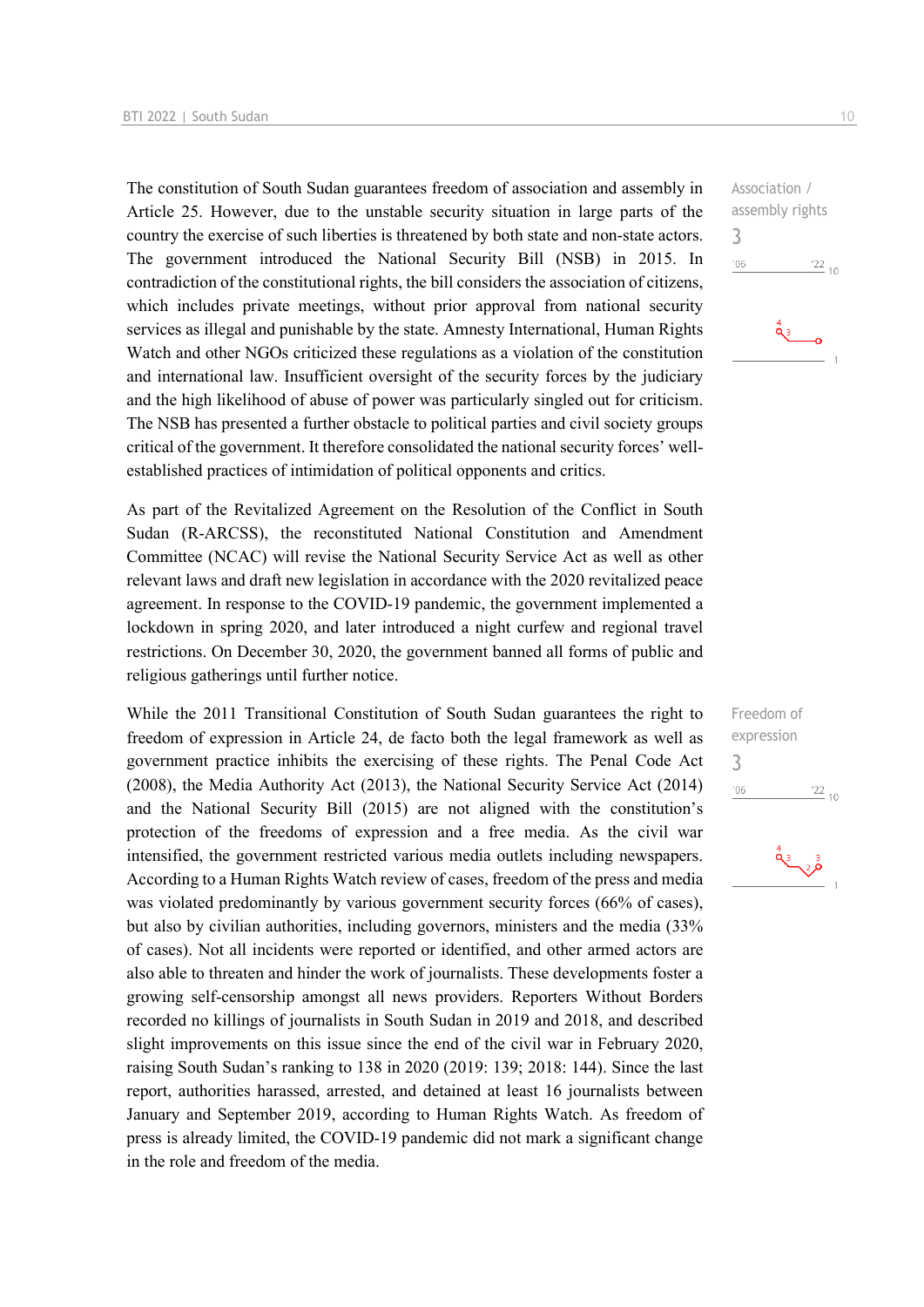#### **3 | Rule of Law**

The constitution of South Sudan established a presidential system with a separation of powers, which is coded in Article 48. South Sudan has de jure a fairly strong separation of powers (for example, a ban on ministers holding a parliamentary mandate). However, on the legal side, far-reaching transitional provisions of the constitution grant exceptionally strong powers to the president while the government is still "in transition" which contradicts constitutional principles. For instance, the power of a president to appoint members of parliament under the transitional constitution is a clear violation of the principle of separation of powers. In practice the previously mentioned mélange of political and military power undermines the separation of powers. Even before the start of the civil war, it was often unclear in which capacity state officials act, in their military/security forces function or in their civil function (e.g., local public servant or member of parliament). During the civil war (2013 - 2020), these dynamics accelerated. The COVID-19 pandemic has had no discernible effect on the separation of powers. Due to the combination of political and military powers in the SPLM/A, the armed forces can use their power for political purposes. In addition, military personnel cannot be judged in civilian courts. In conclusion, South Sudan does not have a functional separation of powers.

Formally, Article 122 of the 2011 transitional constitution establishes an independent judiciary. The South Sudanese judicial system is organized in a centralized manner, with a national body of appeals and no separate jurisdiction at the state level (Articles 122 - 134, in conjunction with Annex A No. 8). There is a single appeal court, without functional division into civil, criminal or administrative courts.

Despite the right to equality before the law enshrined in the constitution (Article 14), there is a widespread feeling among South Sudanese that the political and military elite abuse their powers to influence court cases and end criminal investigations. According to Amnesty International and Human Rights Watch, the government and security forces regularly obstruct the independence of the judiciary. Numerous individuals within the government and the armed forces who are guilty of committing human rights abuses have never been charged. Many South Sudanese see the traditional courts as more inclusive and closer to the people than the statutory courts. However, when the Local Government Act formalized the role of the local chiefs in the judicial system, their role as independent voices and representatives of ordinary people came under pressure.

Separation of powers 2  $06'$  $\frac{22}{10}$ 

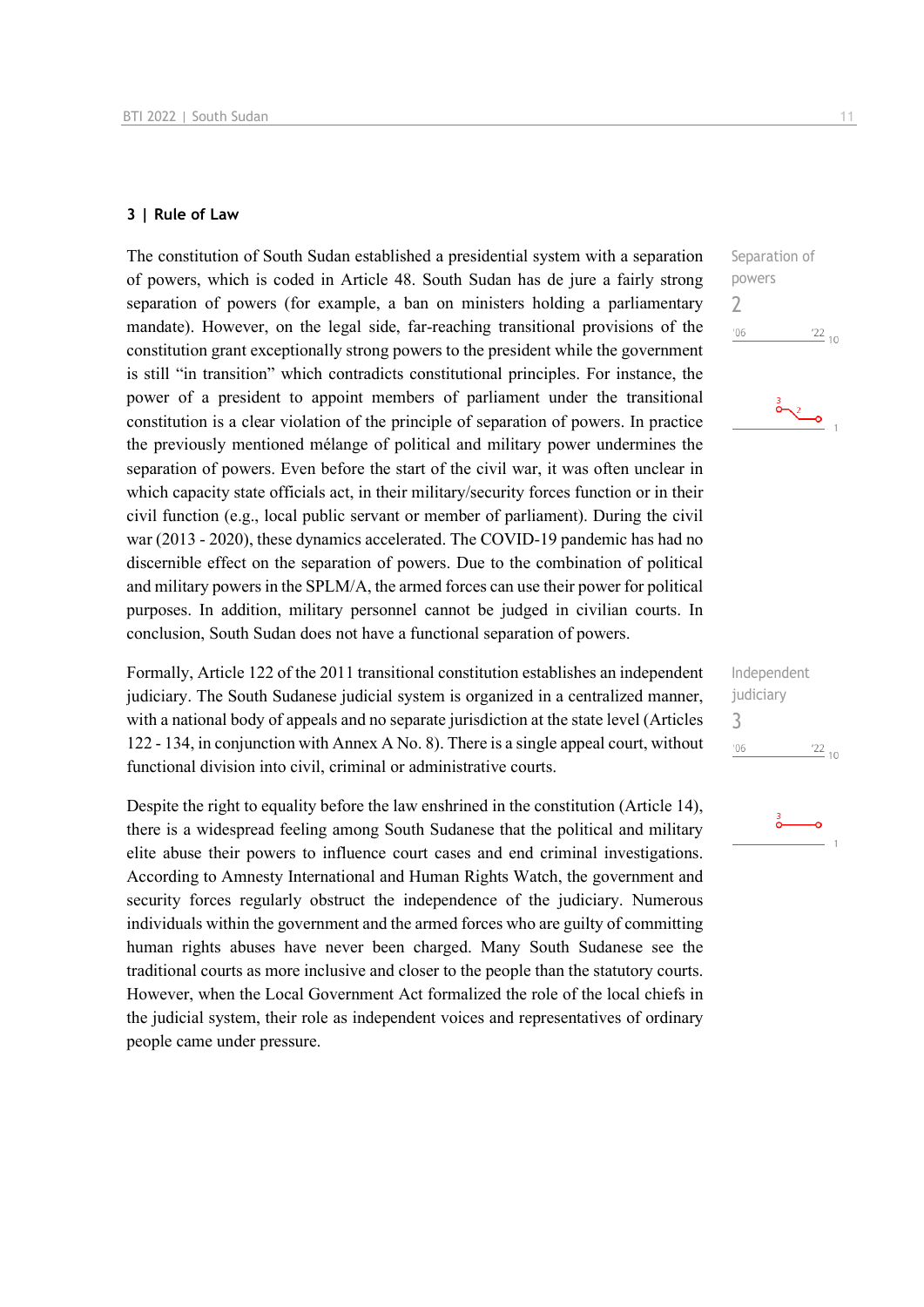Despite South Sudan's official anti-corruption policy of zero tolerance, political and economic corruption is endemic. De jure the abuse of powers by public officeholders is countered by several safeguards, first and foremost the separation of powers, the judiciary and oversight from several independent bodies. These oversight bodies are the Anti-Corruption Commission (Article 143 of the constitution), the National Audit Chamber (Article 186) and other independent institutions such as the Human Rights Commission (Article 145). In addition to these institutions, freedom of expression for journalists and other non-governmental actors should in theory act as further checks and balances on the South Sudanese political system. However, the separation of powers is de facto negligible and genuinely independent oversight is rare. South Sudan's mixture of political, economic and military power renders the investigation of corruption and the prosecution of powerful actors near impossible. Both the constitution and the Local Government Act provide senior government officials (the executive and the legislative) and local chiefs with immunity from prosecution. This immunity also applies to the armed forces.

The constitution (Articles 9-34) provides for civil rights based on international standards. Yet, in practice, civil rights are almost nonexistent, especially since the start of the civil war in 2013. Despite the legal provisions, even the most basic of civil rights, "the right to life" (transitional constitution Article 11), was far from guaranteed in South Sudan during this period. Both the government and the opposition forces have been accused of killing civilians, sexual violence and ethnic targeting, particularly during the civil war (2013 - 2020). Approximately 3.81 million people (1.62 million internally displaced persons, 2.19 million refugees) were forced to leave their homes as a result of the violence.

Security forces control movement, gatherings, public venues and other sites where dissident voices could potentially be heard. Arbitrary arrests and the disappearance of people have increased during the period under review, usually justified by vague accusations of links with the former opposition forces. Reports suggest that the involvement of government forces in robberies, looting of civilian properties, rapes, and murder is increasing. Apart from human rights violations in the context of the war, in the absence of the rule of law various violent actors commit human rights violations. Ordinary citizens increasingly seem to fear the authorities and the security forces. There is insufficient data available to evaluate if the official end of the civil war has had a positive effect on the human rights situation in South Sudan. Even if the hybrid court system, established in collaboration with the African Union, is effective in prosecuting war crimes and genocide, it is unlikely that important office holders or members of the elite will be held accountable any time soon. This is even more true for crimes such as corruption.

Prosecution of office abuse 2  $^{\prime}06$  $\frac{22}{10}$ 



Civil rights  $\overline{\phantom{0}}$  $06'$  $\frac{22}{10}$ 

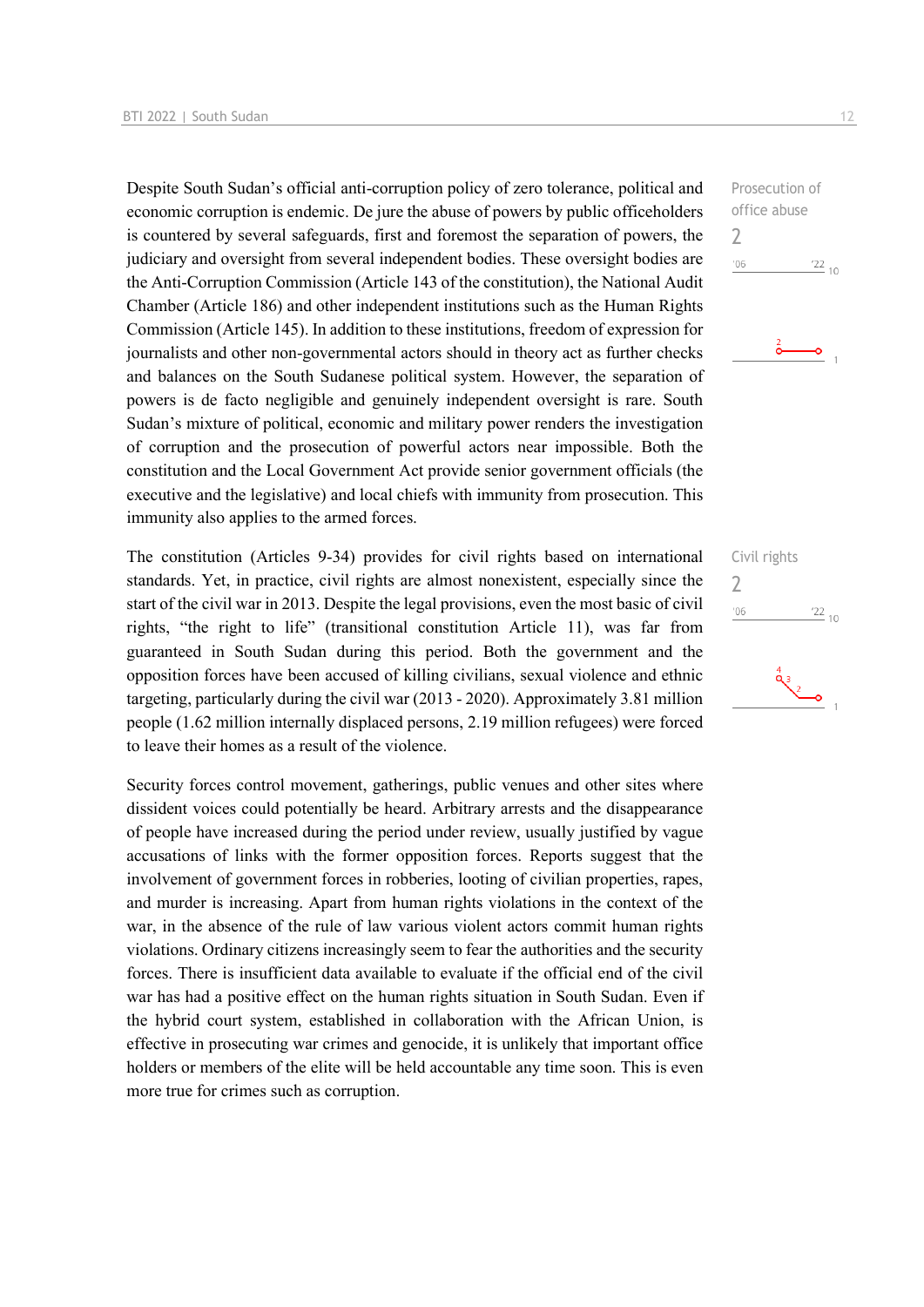## **4 | Stability of Democratic Institutions**

The principles of democracy and the rule of law are enshrined in the constitution. However, some necessary democratic institutions are nonexistent, while those that do exist do not perform effectively. The constitution grants absolute powers to the executive and particularly to the president. The president has, for example, the authority to dismiss or replace elected government officials without challenge from the National Legislative Assembly or cabinet ministers. The constitution (Article 188) also grants the president the right to dissolve or suspend the National Legislative Assembly in a state of emergency (including civil war) and assume decision-making responsibilities that would normally have fallen under the jurisdiction of the assembly. Article 101 gives the president the right to dismiss elected governors.

Since elections are yet to be conducted in South Sudan, the government's claim to legitimacy is based on the 2010 elections held before South Sudan became an independent state. Shortly after independence in 2011, the president began to replace state governors with new appointees. On October 2, 2015, the last of the governors elected in 2010, the governor of Eastern Equatoria State, was relieved from his position by President Kiir. In 2017, the president increased the number of states in South Sudan to 32. These changes, initially introduced as presidential orders, sparked protests, and were subsequently passed as regular laws. There are serious doubts as to whether these fundamental changes were legal. President Kiir eventually agreed to reverse his decision as part of the 2018 peace deal, opening the door to political compromise. On February 14, 2020, Kiir announced South Sudan would return to 10 states, with an additional three administrative areas of Abyei, Pibor, and Ruweng. In the new system the Transitional National Legislative Assembly works with newly appointed state representatives.

The Local Government Act of 2009 recommended that chiefs should be directly elected by local communities. The act also recommended that all counties should have an elected legislative council, with members representing each payam. However, there is no evidence that any county has conducted elections for its council legislative assemblies. Some commissioners, in consultation with head chiefs, were able to appoint council members in their counties. Likewise, the election of chiefs has not materialized, with most chiefs appointed by the SPLM/A during the war or in the period after the CPA was signed. Chiefs are the local representatives of SPLM in their jurisdictions. State institutions often lack the financial resources to provide public services. In summary, democratic institutions in South Sudan fail to perform their duties effectively.

Performance of democratic institutions 2 $\frac{22}{10}$  $'06$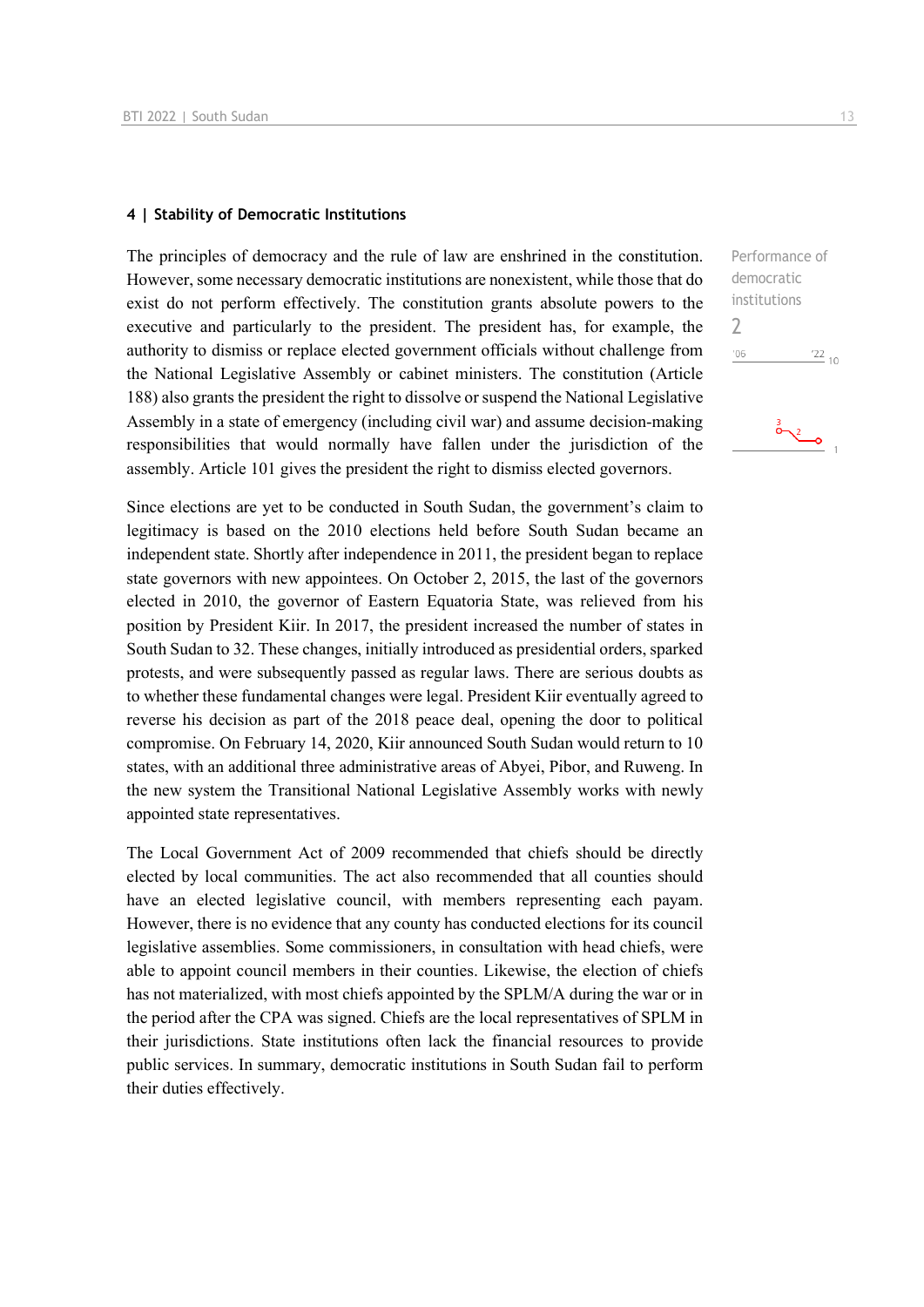Political actors in South Sudan are aware of the international value of democratic government and tend to act accordingly. All political actors claim to be democratic and claim to protect democracy and democratic institutions. However, they do act correspondingly if they are in power. Using a tactic similar to accusing political opponents of corruption, charges of authoritarianism are also leveled as part of a political game (even though the charges may have some basis). President Kiir and his allies clearly use their powers to undermine the democratic system as well as checks and balances enshrined in the constitution. Several new laws as well as government practice are purposely designed to silence political opposition (e.g., political party regulations) and government critics such as the press. In terms of the political opposition side, there is no evidence to suggest that armed opposition groups are more likely than the regime to promote democratic institutions. Riek Machar and his allies have participated in government themselves, and other relevant opposition groups are predominantly groups that have split from the ruling SPLM, meaning they tend to have a similar mindset and have little interest in alternatives to the status quo.

## **5 | Political and Social Integration**

On paper, South Sudan has a multiparty political system. However, due to seven years of civil war and no history of democratic this is more of a façade. The former rebel movement Sudan People's Liberation Movement (SPLM) remains by far the dominant political party in the country. In order to consolidate its political monopoly, collaboration between the three branches of government, including the army (all of which are dominated by SPLM), has resulted in regulations that make it difficult for new political parties to emerge. Political, social and military power are interlinked in South Sudan, as a result of the civil war and a treacherous security situation. Political parties are intertwined with armed movements. Most new political parties are splinter groups of the SPLM, in opposition (SPLM-IO) to the SPLM leadership. As these opposition groups are a result of personal power struggles, they fail to offer alternative political programs. For instance, the most serious opposition party besides the SLPM-IO is the SPLM-Democratic Change (SPLM-DC, now Democratic Change), headed by Lam Akol, which attempted to challenge the SPLM during the 2010 election. While officially there are ten political parties in South Sudan, they cannot be considered political parties in the sense of having a support base, institutional capacities or political programs. The South Sudan Opposition Alliance (SSOA) of seven parties and armed groups headed by Thomas Cirillo Swaka are all signatories to the 2018 peace agreement. The South Sudan National Democratic Alliance (SSNDA) consists of four armed groups, of which three are splinter groups from SSOA groups. These groups are not part of the peace agreement. Other political parties without military power include the South Sudan Communist Party and the South Sudan Liberal Party. These parties do not have any meaningful influence or political relevance. Clientelism and ethnic polarization are widespread structural problems.

Commitment to democratic institutions 2  $106$  $\frac{22}{10}$ 



Party system 2 $06'$  $\frac{22}{10}$ 

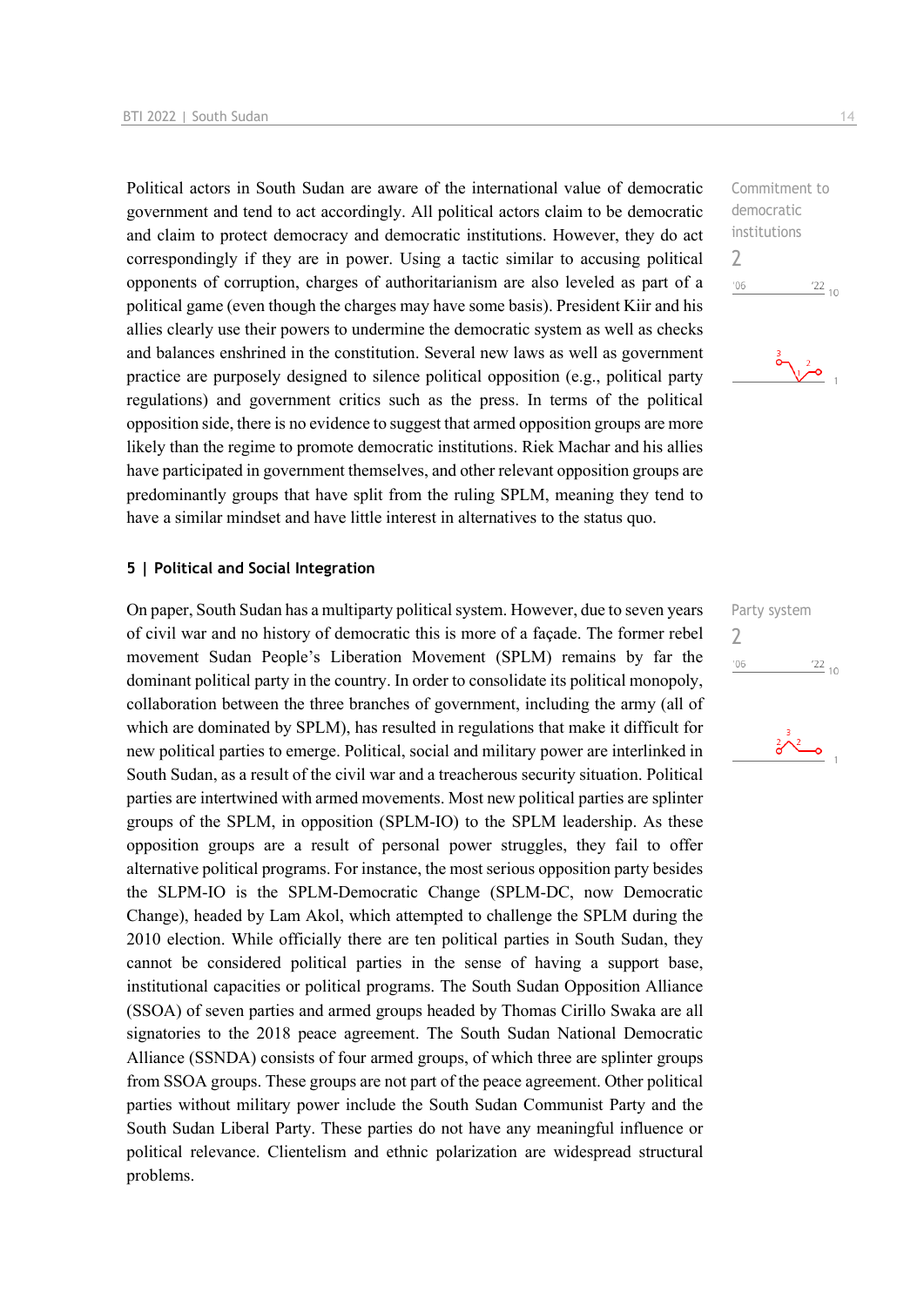As a consequence of the SPLM's dominance of the National Legislative Assembly, legislation has been passed that hampers new parties, reduces their relevance and ultimately their prospects of success. The Political Parties Act, for instance, stipulates that to register a political party, the party must have at least 500 members in each of the 10 states of South Sudan, and must prove that it has not received external funding, including from international NGOs working in South Sudan. The internationally criticized National Security Bill of 2015 defines public gatherings (including those of political parties) that have not been approved by an SPLM-controlled security body as illegal. It remains to be seen if these circumstances change with the potential implementation of the 2018 peace agreement and a normalization of political affairs.

During the CPA period from 2005 to 2011 and in the years following South Sudan's independence, a lively civil society emerged with the support of international donors. This included human rights activists, unions, business clubs, and women's and youth associations. Many of these groups are small and operate in very specific localities, but some organizations have managed to gain some national influence. Although international funding and support of civil society groups has been substantive, their political influence on the government and the SPLM remains fairly limited.

During the civil war (2013 - 2020) the space for civil society and the work of both national and international NGOs has diminished significantly. International actors reduced their funding and their international personnel in South Sudan. The National Security Bill of 2015 has affected civil society fundamentally. Activities that are perceived to be directed against the government or have received funding from international NGOs are accused of working for "regime change" in South Sudan. There has been a tendency amongst some civil society organizations to take sides in the conflict. Changes in the political positions of civil society organizations with respect to the government or opposition forces are partly a result of the infiltration of these organizations by the respective political parties.

In general, however, influential civil society groups are only active in the urban centers. The churches represent a major social force that extends into all corners of South Sudan. In particular, the Anglican and the Catholic Church have organizational structures that connect the local parishes with those at the state and national levels. For years, the church had an active role in mediating conflicts, and since the start of the civil war it has also become extremely vocal in its criticism of the warring parties. At the local level and in particular in rural areas, churches are the most important institutions in managing social life, as well as moderating and mobilizing people's interests.

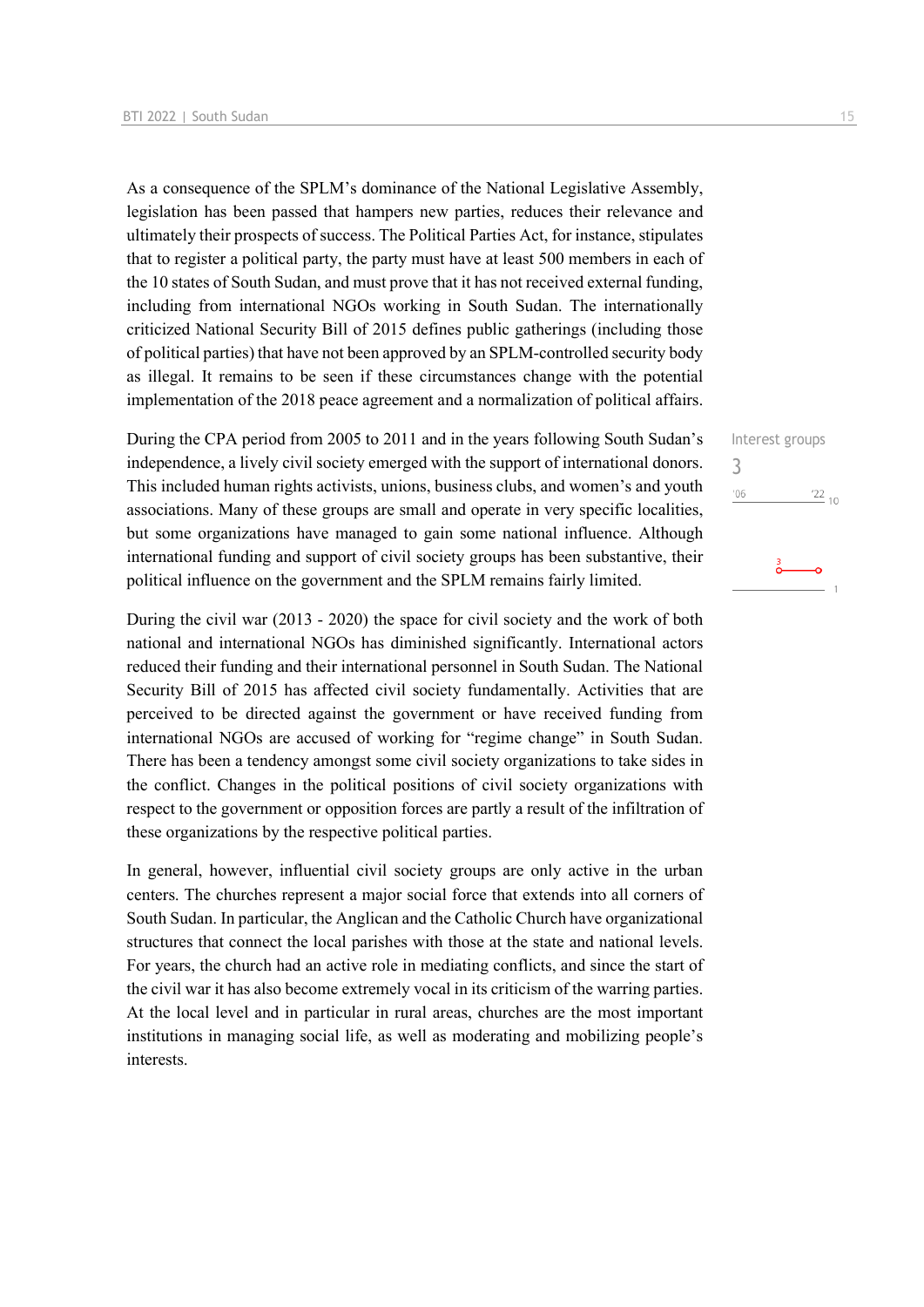There is no public opinion survey data available to assess how strong the citizens' approval of democratic norms and procedures is.

| Approval of    |     |
|----------------|-----|
| democracy      |     |
| n/a            |     |
| $^{\prime}$ 06 | 122 |

Social capital

 $n/s$ 

2

 $106$ 

As a new state forged through a war of independence, South Sudan's society has had little opportunity to develop social capital throughout the country. Decades of war have left deep marks on the society, and there have been no serious efforts to reconcile the people of South Sudan with their violent past. Despite the relatively peaceful years between 2005 and 2013, nearly all citizens have been affected by different forms of conflict or violence throughout their life. In addition, the ongoing civil war between multiple armed groups and complex alliances has a great impact on people's trust in each other and the government. Besides the fighting at the national level, due to the low or nonexistent presence of the rule of law and security in many areas of the country, people tend to rely on a self-help system in which interethnic tensions, cattle raids and disputes of land can lead to violence. Intra-communal bonds and trust are relatively high but remain limited to the extended family and ethnic group. The extension of social trust to other groups and the state has been weakened by the conflict. South Sudan has an overwhelmingly young population: approximately 51% of the population is under the age of 18, and 72% is under the age of 30 years. Many of South Sudan's citizens have grown up outside the country, as refugees in neighboring countries such as Ethiopia, Kenya or Uganda or as internally displaced people in Sudan. Few people have returned to where their families originate. Instead, many try to build a life in rapidly growing urban centers such as Juba and the state capitals, resulting in tensions between host communities and those who they perceive as outsiders or newcomers. There is no evidence that the COVID-19 pandemic has affected the sense of solidarity and trust and the self-organizational capacities of civil society.

 $10$ 

 $\frac{22}{10}$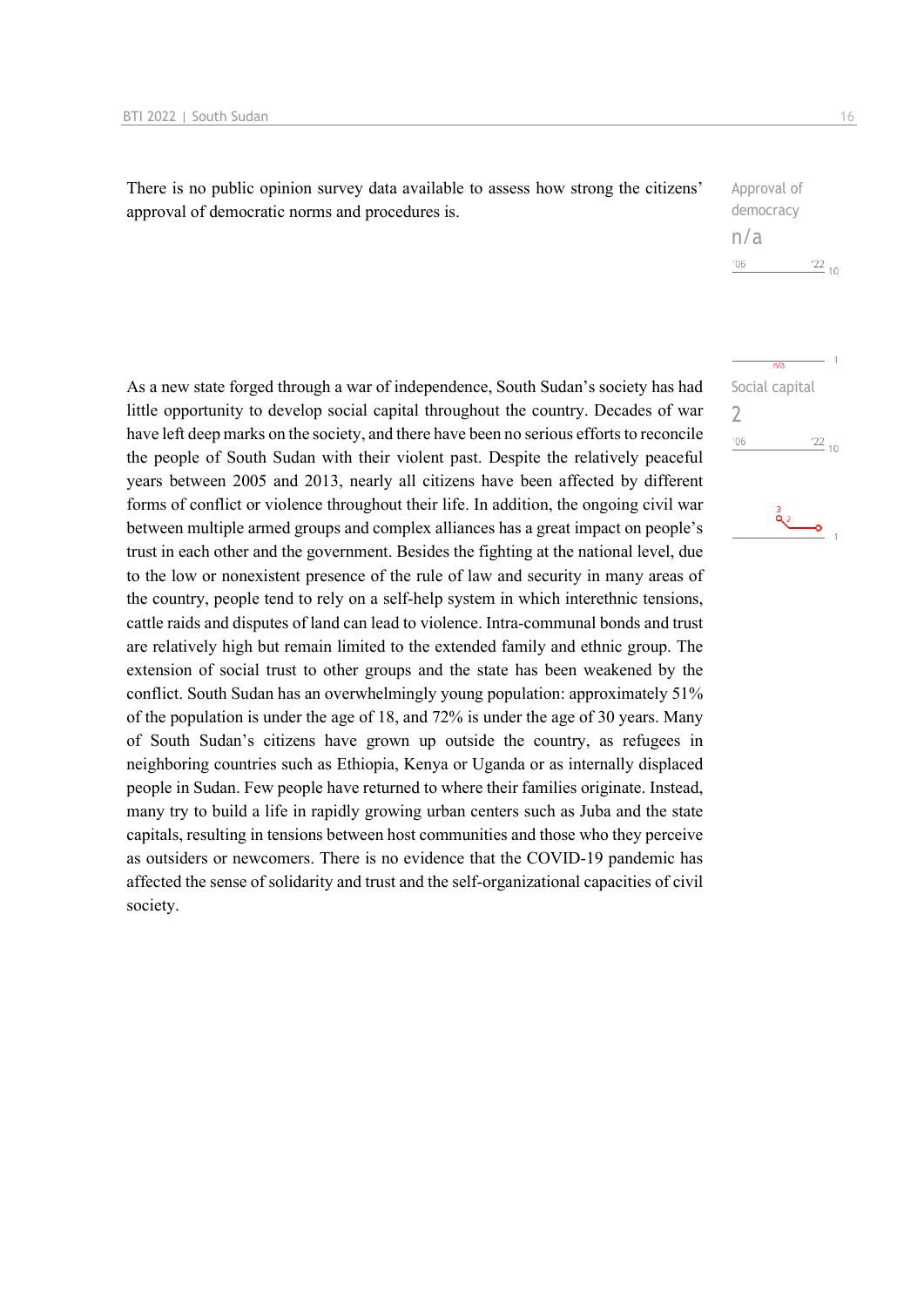## II. Economic Transformation

## **6 | Level of Socioeconomic Development**

The level of socioeconomic development in South Sudan is extremely low. It is amongst the lowest in the world. There are few internationally comparable indices of socioeconomic development available for South Sudan due to the lack of statistical data. The UN Development Program ranked South Sudan 185 out of 189 states in its Human Development Index (0.433) in 2019, a minor improvement from 2017. Other poverty or inequality assessments are out-of-date, using data from the period prior to independence. Drawing on data from 2009, the World Bank estimates that 50.6% of the population live below the poverty line. According to the 2020 United Nations Office for the Coordination of Humanitarian Affairs (OCHA) report, 7.1 million people are in need of international support. The vast majority of South Sudanese depend on small-scale subsistence farming and cattle herding that, in the best-case scenario, produces enough food for their (extended) family. The World Food Program estimates that over 40% of households spend more than 65% of their income on food. As of December 2020, about 2.3 million people from South Sudan were refugees or asylum-seekers in neighboring countries, primarily in Sudan and Uganda (according to UNHCR). In addition, 1.62 million people were internally displaced within South Sudan. Insecurity and displacement greatly affect people's livelihoods and food security. Women were especially affected by the civil war. For example, women in South Sudan have the highest maternal mortality rate in the world according to UNDP. In addition, women are the target of sexual abuse and are discriminated against in most aspects of social life.

Although little data is available, it is clear that the seven years of armed conflict were a major setback for the country's socioeconomic development. The COVID-19 pandemic hit South Sudan just as the end of the conflict may have presented opportunities for progress.

## **Ouestion** Score

## Socioeconomic barriers 1 $06'$  $\frac{22}{10}$

ò.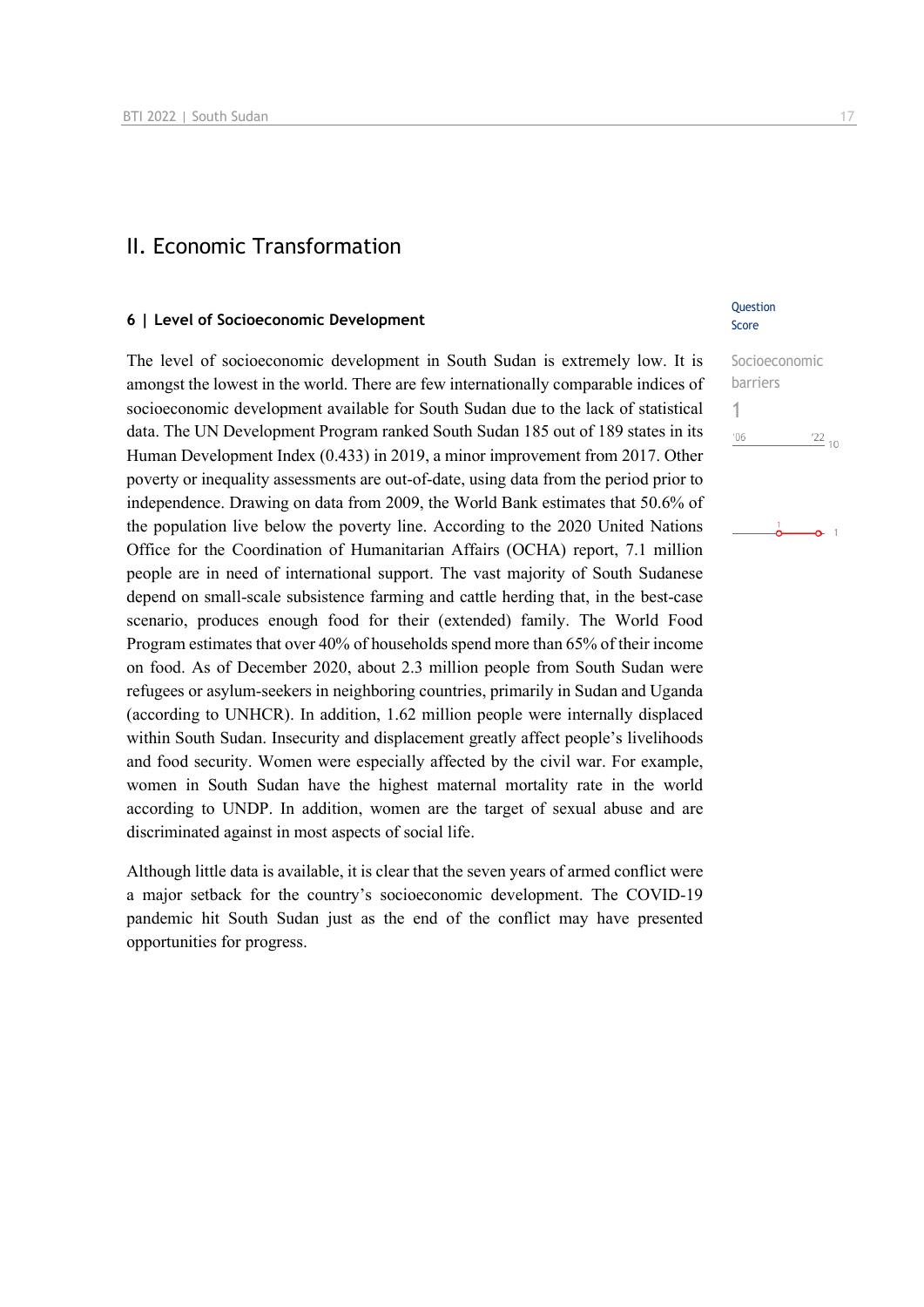| <b>Economic indicators</b> |          | 2017                     | 2018     | 2019  | 2020 |
|----------------------------|----------|--------------------------|----------|-------|------|
| <b>GDP</b>                 | S M      | ÷,                       |          | ÷,    |      |
| GDP growth                 | $\%$     | $\overline{\phantom{a}}$ |          |       |      |
| Inflation (CPI)            | $\%$     | 187.9                    | 83.5     | 87.2  | 29.7 |
| Unemployment               | $\%$     | 12.2                     | 12.1     | 12.0  | 12.7 |
| Foreign direct investment  | % of GDP |                          |          |       |      |
| Export growth              | $\%$     |                          |          |       |      |
| Import growth              | $\%$     |                          |          |       |      |
| Current account balance    | \$M      | 281.7                    | $-315.6$ | 256.9 |      |
| Public debt                | % of GDP | 60.7                     | 46.3     | 31.3  | 35.8 |
| <b>External debt</b>       | \$ M     |                          |          |       |      |
| Total debt service         | \$M      | $\overline{a}$           |          |       |      |
| Net lending/borrowing      | % of GDP |                          |          |       |      |
| Tax revenue                | % of GDP |                          |          |       |      |
| Government consumption     | % of GDP |                          |          |       |      |
| Public education spending  | % of GDP | $\blacksquare$           |          |       |      |
| Public health spending     | % of GDP | 0.7                      | 0.7      |       |      |
| R&D expenditure            | % of GDP |                          |          |       |      |
| Military expenditure       | % of GDP | 2.4                      | 3.6      | 3.6   |      |

Sources (as of December 2021): The World Bank, World Development Indicators | International Monetary Fund (IMF), World Economic Outlook | Stockholm International Peace Research Institute (SIPRI), Military Expenditure Database.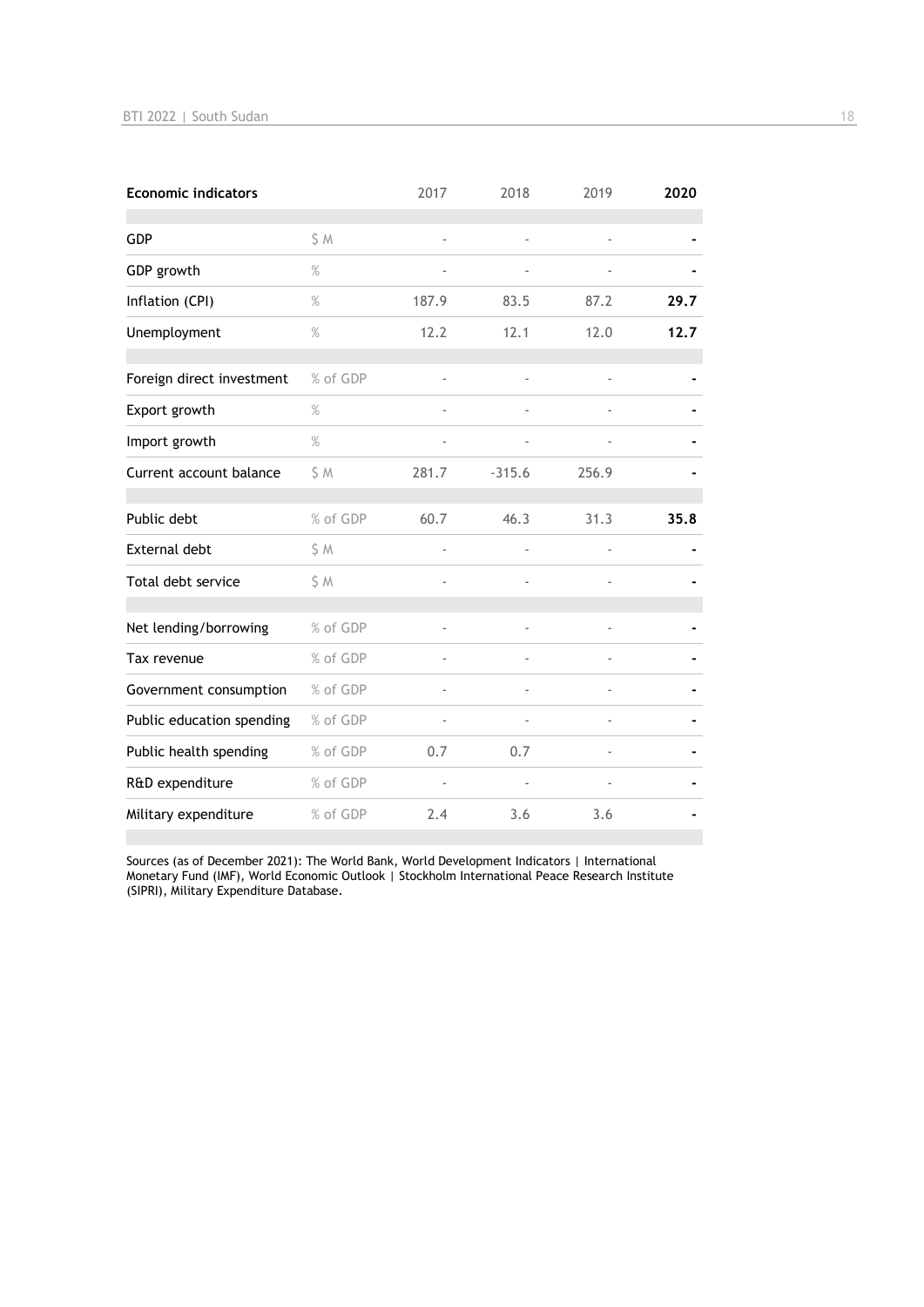#### **7 | Organization of the Market and Competition**

Business development in South Sudan operates under various constraints, such as the weak rule of law, widespread corruption and an unstable security situation. Furthermore, poor infrastructure, the lack of reliable transport routes, poor access to electricity, internet connectivity and extremely low levels of education and skills among the population present further challenges. Nevertheless, after the CPA, traders and businessmen from neighboring countries flocked to South Sudan to start retail and wholesale businesses, construction firms, hotel and restaurant businesses and telecommunication companies. People from the diaspora and educated South Sudanese have also started companies, often in close connection with people in the government or the military. It is estimated that more than 80% of South Sudanese work in the informal sector. After the CPA, traders and businesspeople from neighboring countries moved to South Sudan to start various enterprises. But the war forced a lot of business owners to leave the country, particularly in 2016. South Sudan is an emerging market and the government aims to create a conducive environment for investors (internal and external). The World Bank's Doing Business 2020 report ranked South Sudan 185 out of 190 assessed states on the ease of doing business. The relative costs associated with opening a business in 2019 are among the highest in the world according to the World Bank. The 2013 - 2020 civil war reached areas of the country that were previously relatively peaceful, disturbing and in some cases destroying numerous businesses. The fragility of the political and security situation in South Sudan undermines investor confidence.

The economic objectives of the transitional constitution are that all levels of government should encourage free markets and the prohibition of monopoly (Article 37 (2a)). The Investment Promotion Act, together with the Competition Act of 2009 defines mechanisms for safeguarding and preventing the development of economic monopolies in the market. But in practice, senior military and government officials are heavily engaged in economic activities and are frequently local partners of international investors. There is a tendency for large businesses to allocate specific market sectors amongst themselves, resulting in some degree of monopoly. As a consequence of the strategy to control trade, the petroleum industry is controlled by Somali traders, the hospitality sector by Ugandans and Kenyans, construction by Ugandans and Sudanese, and the water supply by Eritreans. Companies that operate in fields like telecommunications, infrastructure development and government procurement are much more dependent on connections, bribes, and corrupt practices for commercial success. The government and the military are both important contractors, and therefore good relations with people in the government and the army are indispensable.





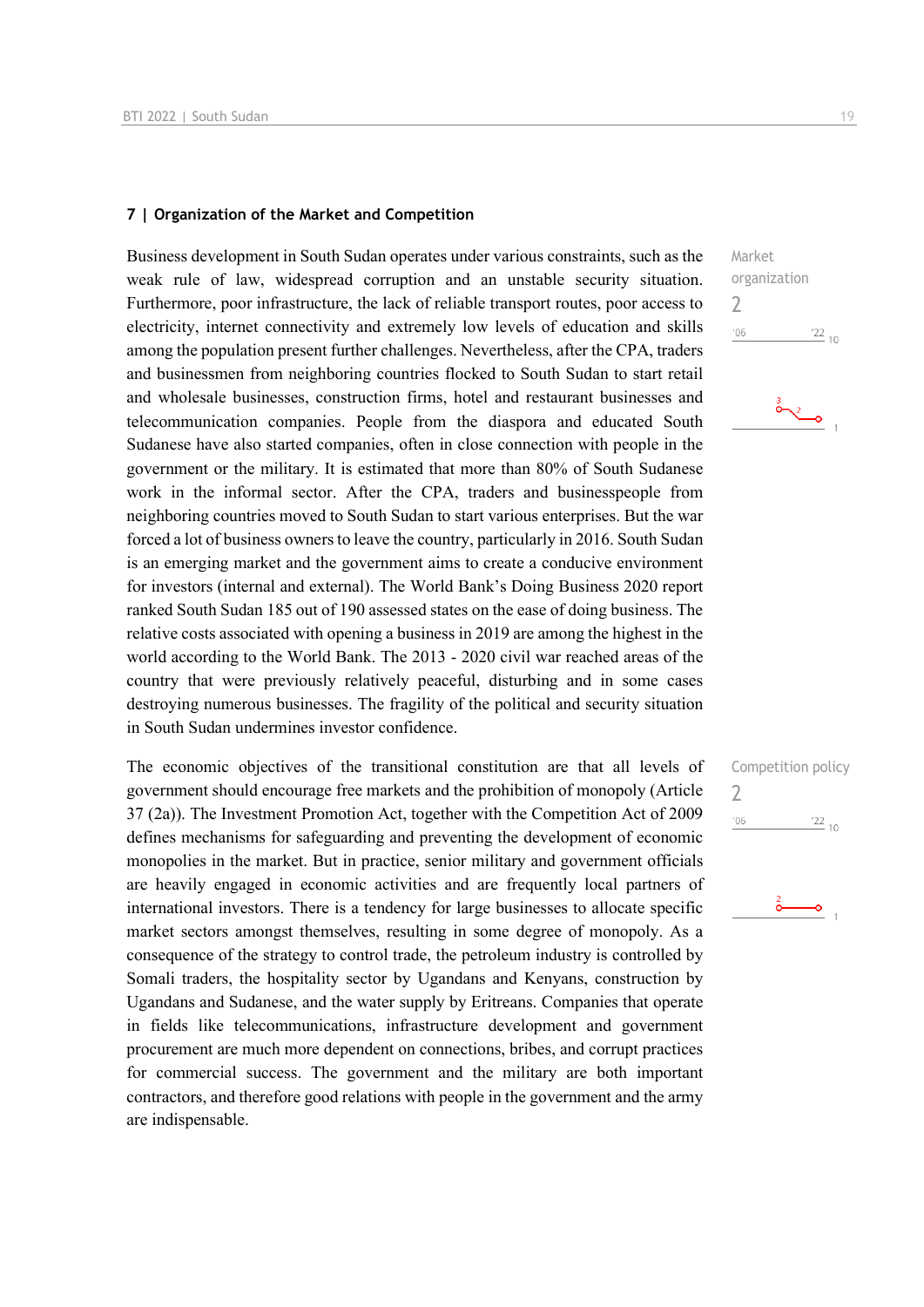Trade is liberalized in South Sudan. The country produces little besides oil and does not have an industry that would potentially need protectionism. Landlocked South Sudan depends on its neighboring states for its supplies of food, construction materials and various consumer goods. The northern part of the country is supplied predominantly from Sudan. In previous years, the government of Sudan has frequently closed its borders with South Sudan whenever tensions between the governments intensify, resulting in a scarcity of oil and other goods in South Sudan. As the political situation in Sudan remains unstable, the relationship between Sudan and South Sudan is hard to predict. The southern part of the country is supplied from Uganda and Kenya. Food items are brought in from Uganda, while the Mombasa port in Kenya supplies South Sudan with shipped consumer goods. Land-grabbing by foreign investors is a problem. According to the Land Matrix database, prior to the civil war, investors from the United Arab Emirates, Sudan and other Arab and Western countries owned approximately 10% (2.5 million hectares) of the country's land, primarily for the purpose of extracting resources, oil mining, and agricultural production. South Sudan joined the IMF in April 2012 but is not yet a member of the WTO. The country became a member of the Common Market for Eastern and Southern Africa (COMESA) in 2011 and, in April 2016, joined the East African Community (EAC). However, due to the conflict, South Sudan plays a passive role in the EAC, failing to send delegates to EAC meetings and failing to pay its membership fees. Before the civil war, the government had been attempting to strengthen its relationships with other East African countries, especially in the area of trade. There were plans to construct an oil pipeline to Lamu in Kenya to reduce South Sudan's dependency on Sudan's pipelines, which has been unpredictable and expensive. With the civil war, oil production was substantially reduced, a situation further exacerbated by the fall in world oil prices. In addition to the new oil pipeline, there are plans to build a highway from South Sudan to Mombasa in order to facilitate regional transport and trade. However, neither project has guaranteed funding to date.

The banking sector is seriously underdeveloped in South Sudan. By the end of 2020, 30 commercial banks were registered in South Sudan, but few operate throughout the country. Most banks have offices only in a few urban areas such as Juba, Yei and the capitals of the 10 states. Recent data is unavailable but it can be assumed that few people have bank accounts. According to the IMF, many domestic banks are heavily undercapitalized and face rising non-performing loans. The government and the army have announced plans to pay salaries via bank accounts, but this has not yet been implemented. It remains complicated to make an international bank transfer from or to a South Sudanese bank. As a consequence, most foreign companies, NGOs and others have accounts with one of the regionally operating banks, such as Kenya Commercial Bank. Access to loans remains a major problem, so most businesses also use international banks. In addition to the formal banking system, an informal system of money transfer operates, with small companies transferring money between towns in South Sudan. There is a significant shortage of foreign currency (primarily U.S.

Liberalization of foreign trade 3  $^{\prime}06$  $\frac{22}{10}$ 

Banking system

 $\frac{22}{10}$ 

3

 $106$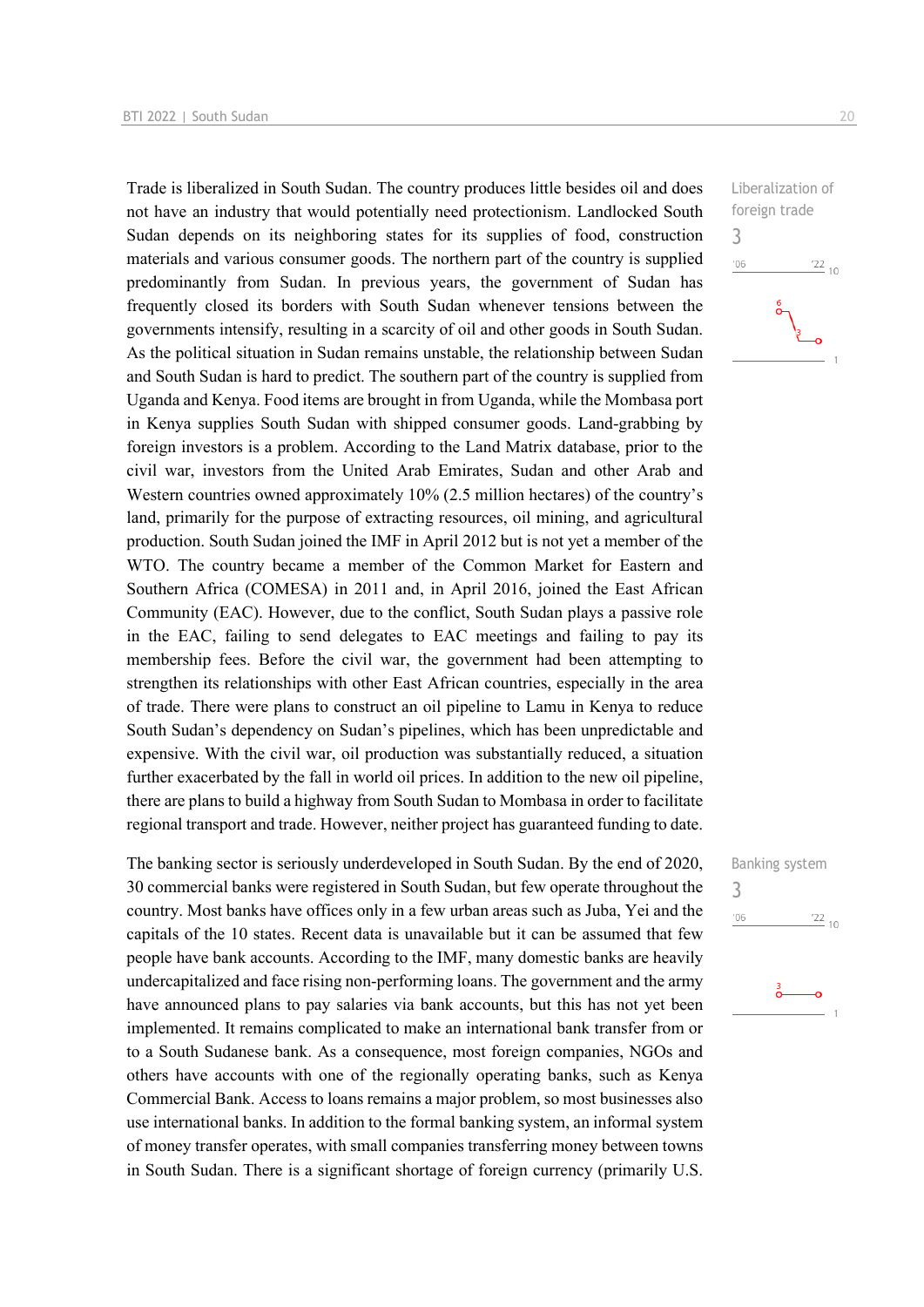dollars), which results in a parallel black market. International withdrawals are not yet possible. As in other economic areas, banks are heavily influenced by political actors. A 2018 study found that 14 of the 26 banks are partially owned or controlled by political elites which use these banks for money-laundering and financing the arms trade. On July 17, 2019, the African Development Bank approved \$6.6 million funding to finance South Sudan's payment and settlement systems integration project. During the COVID-19 pandemic the central bank lowered interest rates from 13% to 10% and lowered the cash reserve ratio from 15% to 10% to reduce economic pressure on individuals and businesses.

### **8 | Monetary and fiscal stability**

The central bank of South Sudan and a domestic currency, the South Sudanese pound (SSP), was established after independence in 2011. According to the constitution and the Bank of South Sudan Act the bank is de jure independent. Since 2016, South Sudan has made a degree of progress in its attempts to stabilize the rate of inflation, from hyperinflation in 2016 (379.8%), to 187.9% in 2017, 83.5% in 2018 and 51.9% in 2019. Inflation is still driven by South Sudan's high dependency on oil exports. The IMF estimates inflation in South Sudan for 2020 to be 27.1%. The rate of inflation in recent years encouraged currency trading on the back market. In late November 2014, the central bank issued an order banning black market currency transactions. At the time, the official exchange rate was SSP 3.16 to \$1, compared to more than SSP 5 to \$1 on the black market. In December 2016, the Bank of South Sudan allowed the foreign exchange rate to float freely and printed more South Sudanese pounds. This resulted in a rapid rise in the exchange rate from SSP 3 to \$1 in June 2016, to SSP 130 to \$1 by the end of January 2018 (and up to 150 SSP to \$1 at its highest point). The rate for the U.S. dollar on the black market remains significantly higher than the formal one. The difference between the official exchange rate and black-market exchange rate creates significant distortions in the economy. President Kiir has replaced the governor of the central bank and also the deputy governor on a regular basis (in January 2017, May 2018, January 2020, November 2020), which seriously hampered the central bank's ability to take regulative action. These interventions by the president also call into question the degree to which the central bank is de facto independent.

The collapse in oil production in 2012 exposed the vulnerability of the South Sudanese economy due to its reliance on one single source of revenue. There was a rapid drop in GDP from \$17,827 million in 2011 to \$10,369 million in 2012. This forced the government to consider austerity measures to reduce the national budget by 40%. The revival in oil production in April 2013 resulted in an increase in GDP to \$13,796 million. Since the start of the civil war, the economy went into free fall, with GDP recorded at \$2,904 million in 2016, the last available data. The seven years of civil war have significantly affected the South Sudanese economy. This is





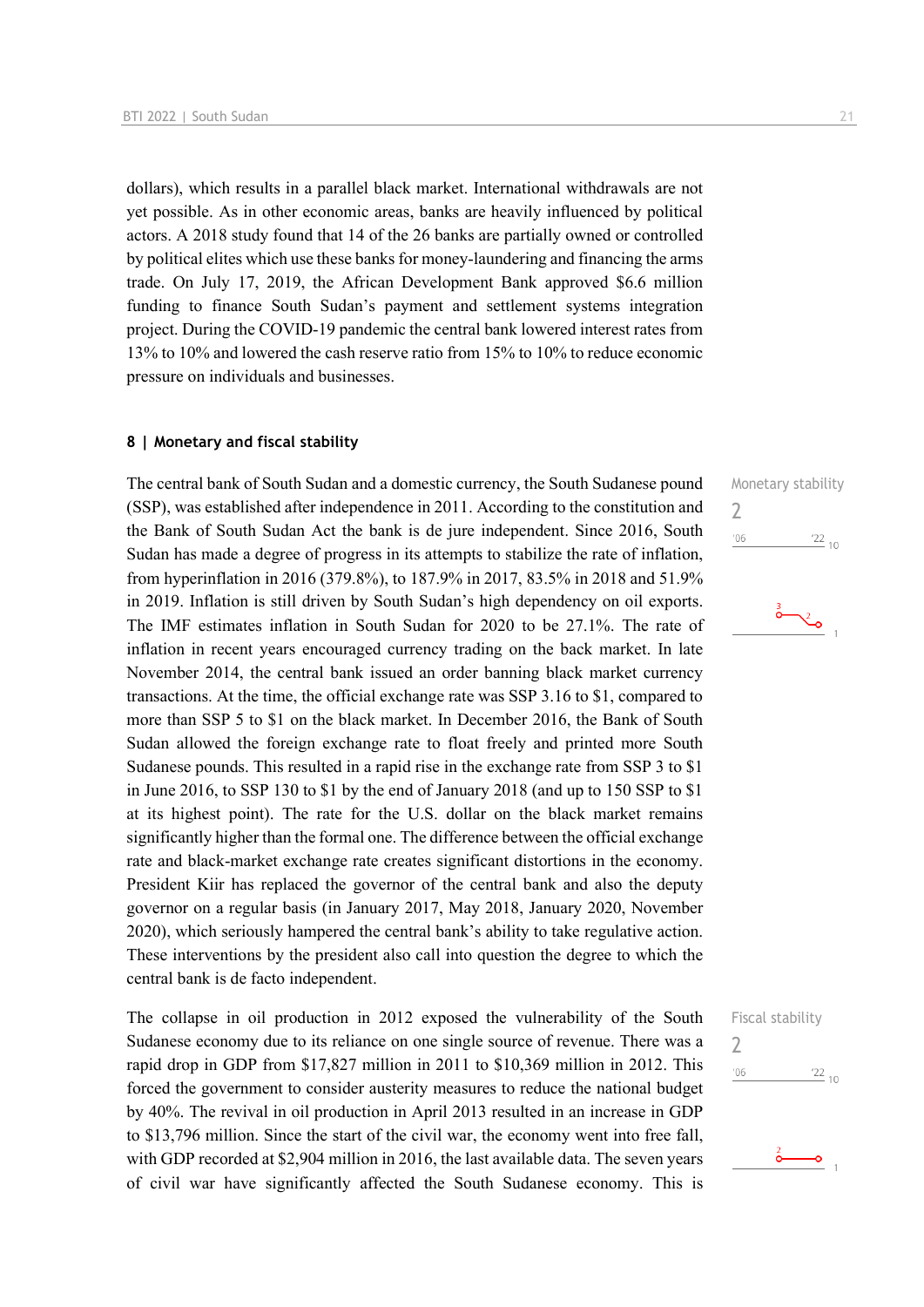primarily because of the collapse in oil production in areas affected by the war. For comparison, South Sudan produced about 500,000 barrels per day before 2012, which has fallen to about 65,000 barrels per day in 2020. A combination of the lower oil production, the rapid decrease in world oil prices and a change in government expenditure priorities to fund the civil war resulted in the total collapse of the economy. The government's focus on war resulted in extra-budgetary spending, which, in turn, led to increased public debt. In 2019, the public debt was 65.4% of GDP (more recent data is not available). In general, economic data from South Sudan is of poor quality. Projections for 2021 remain uncertain, primarily because of a lack of reliable data and the uncertainty caused by the COVID-19 pandemic. In addition to the conflict and the fall in oil production, the low worldwide oil prices are a real cause for concern and pose an additional barrier to much-needed macroeconomic stability.

## **9 | Private Property**

Despite the fact that the transitional constitution guarantees the right to own property (Article 28), including for women (Article 16.5), there are numerous problems related to property rights and ownership in South Sudan. The problems usually revolve around issues of land. The Land Act of 2009 created a framework in which the land belongs to the people of South Sudan but is regulated by the government. Land is divided into public, community and private land. The conversion of community land into government land is particularly contested. Local communities in the vicinity of urban areas, for instance, can be forced to release communal land for public purposes (with compensation). According to the Land Act, these public interests could include urban development, resettlement and reintegration, and the control over land for defense purposes (Section 73 (5)). The boundaries between the various types of land use and property are not entirely clear and, as the chair of the South Sudan Land Commission admitted during a meeting, the act is open to interpretation. The everyday reality is arguably more complicated than the Land Act implies. Firstly, property rights are easily and routinely ignored by people with political power or the armed forces. Conflicts may also arise when local elites engage in discussions with (foreign) companies about concessions, without prior consultations with the local community. Secondly, some cultural practices in South Sudan do not acknowledge land ownership by women, which contradicts the right of property ownership in the constitution. Due to the ongoing conflict, the lack of the rule of law, and the unstable security situation, the protection of transportable properties is not guaranteed. For example, intellectual property rights are violated on a regular basis. The unclear nature of property rights in South Sudan and the contest interpretations of the law may be a source of future problems.

Property rights 3 $'06$  $\frac{22}{10}$  $\frac{3}{\mathbf{O}}$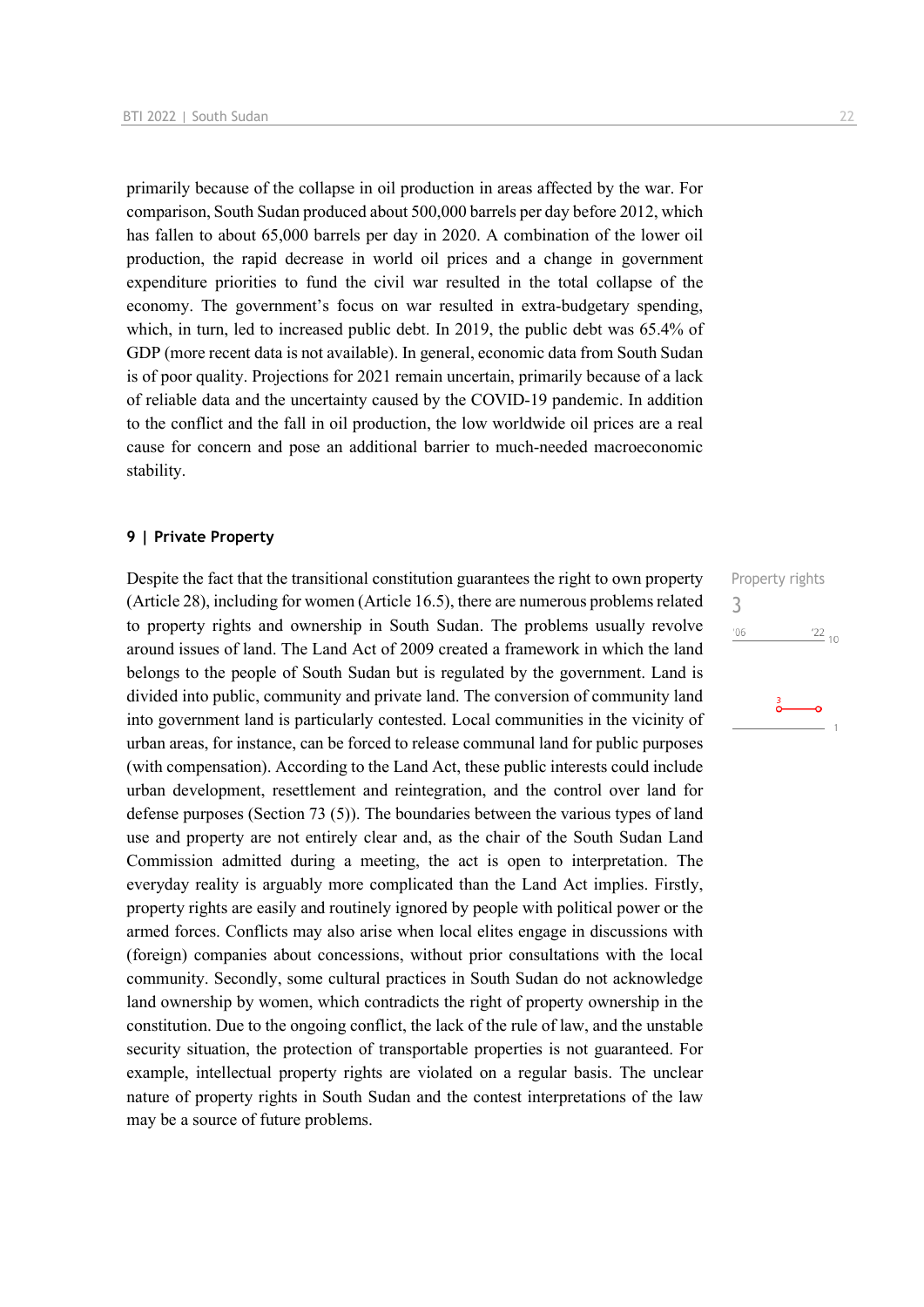Before the civil war, the government took steps to stabilize inflation, implementing austerity measures and creating an environment to attract investors to develop businesses in South Sudan. This was seen as necessary to increase employment, diversify the economy and develop the country. In the seven years of civil war, those efforts have been put on hold. However, a few national and international companies continue to operate in the country. These international corporations are involved in infrastructure projects, telecommunications, transportation and other areas of logistics. As the war continued, companies operating in South Sudan withdrew or downscaled their activities. A stable security environment after the end of the civil war will be essential to improving the business environment and attracting companies to invest again in South Sudan. The COVID-19 pandemic makes this even more complicated. In South Sudan the success of private investment is determined by the relations between investors and the government, and between investors and the military. This has generated problematic conflicts of interest and has resulted in a lack of clarity regarding the proper process for establishing a private business in the country. Some foreign investors who were not well connected to the government or the army have been expelled from South Sudan. To increase foreign and domestic investment in the country, there is a pressing need for a structural reform of the private sector.

## **10 | Welfare Regime**

South Sudan does not have a formalized welfare system. During the CPA, limited progress was made on implementing the public service bill and a civil pension fund, but the extent to which they are functioning is unclear. With more than 80% of its population living in rural areas, the majority of people in South Sudan depend on land for their livelihoods and most social safety nets reflect this dependency. The situation in urban centers is challenging. The complete lack of (or extremely limited) safety nets leaves many civilians economically vulnerable to shocks such as illness (especially during pandemics), droughts, floods and economic and political insecurity.

The social welfare structure, which is based on various traditional practices in South Sudan, plays a fundamental role in the provision of safety nets, but has its shortcomings. In most urban centers, the working class often shoulder the burden of assisting their relatives through the provision of medical assistance, and hosting children from rural areas to attend schools in towns, as these services are not available in rural areas. The South Sudanese diaspora continues to play a large role in social assistance through remittances.

In general, there is a sharp divide between social assistance in rural areas and urban centers. During the period of relative peace before 2013, rural communities seemed to be better off than urban communities. However, the civil war has altered the social

Private enterprise 3  $106$  $^{22}$  10



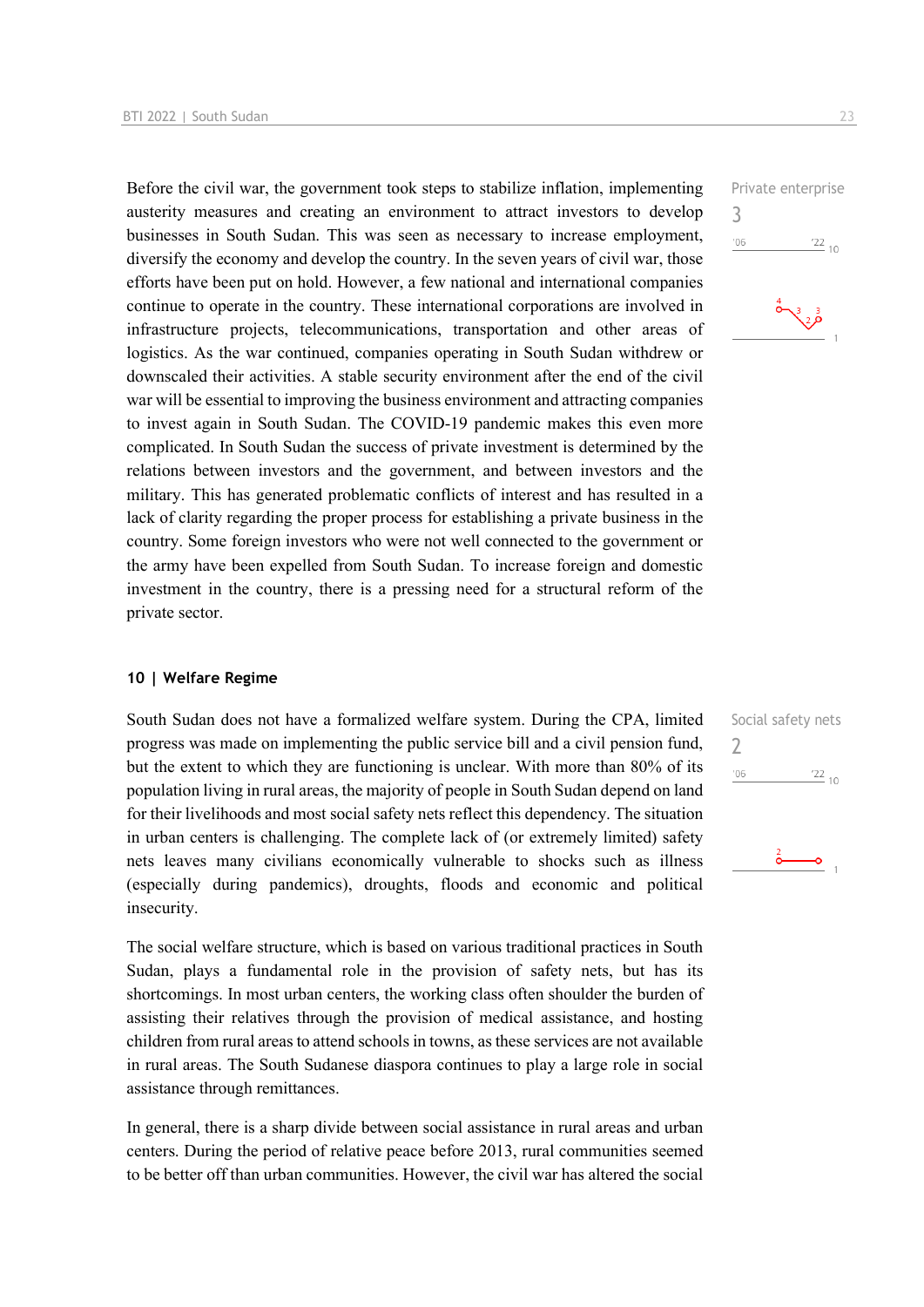balance, as large populations in rural areas are forced to move to urban centers or flee to neighboring countries. The urbanization resulting from the war has also increased the strain on urban communities. In addition, international aid failed to reach all rural areas. How this situation will develop post civil war (and potentially post-pandemic) remains very hard to predict.

Despite the lack of organized social safety networks, some indicators suggest a positive trend in livelihoods. Between 2011 and 2018, for example, life expectancy increased from 55.3 to 57.6 years, according to the World Bank. As in other postconflict zones, the quality of data is questionable.

Despite articles in the transitional constitution guaranteeing the right to equal opportunities regardless of gender, ethnic or religious affiliation, there is little evidence of this being happening in practice. The government has acknowledged a concerning lack of representation of women in the public and private sectors. In 2013, the government developed a six-year affirmative action plan to increase the participation of women in education and the economy. At the political level, the representation of women in the government was institutionalized by the introduction of a 25% quota, which was increased to 35% in March 2013. To help achieve this goal, various international and national NGOs are involved in supporting women's secure employment opportunities through various affirmative action programs. However, in practice, the number of women in various sectors, including the public sector, is far less than the target of 25%. Significantly fewer girls are enrolled in school than boys. According to the official education statistics of 2015, only 16% of women over the age of 15 are literate, compared with 40% of men. An Oxfam study identified early marriage as the main reason for girls not attending school.

Most commonly, the notion of "equal opportunity" has referred to the lack of transparency in South Sudanese society, with high levels of patronage and clientelism. Patronage and clientelism are often associated with whether someone participated in the north-south civil war. For example, employment opportunities are often given to people who participated in the civil war or are perceived to be sympathetic to the SPLM. Alternatively, positions are granted based on so-called "accommodation," in order to keep people happy who might otherwise (violently) oppose the government. Although there are no hard data on the privileges of specific ethnic groups over others, the fact that this perception is widely shared amongst the South Sudanese is an impediment to governance in the country. The involvement of the Dinka and Nuer in the SPLA side of the war of independence resulted in better employment opportunities for Dinka and Nuer people, particularly in government institutions. During the civil war (2013 - 2020), a large percentage of Nuer people lost their government positions because they were dismissed or had fled. The ethnic dimension of employment has led to the widespread perception of "Dinka dominance" in government institutions and it remains to be seen if this changes after the peace deal is implemented.

Equal opportunity

 $\frac{22}{10}$ 

3 $'06$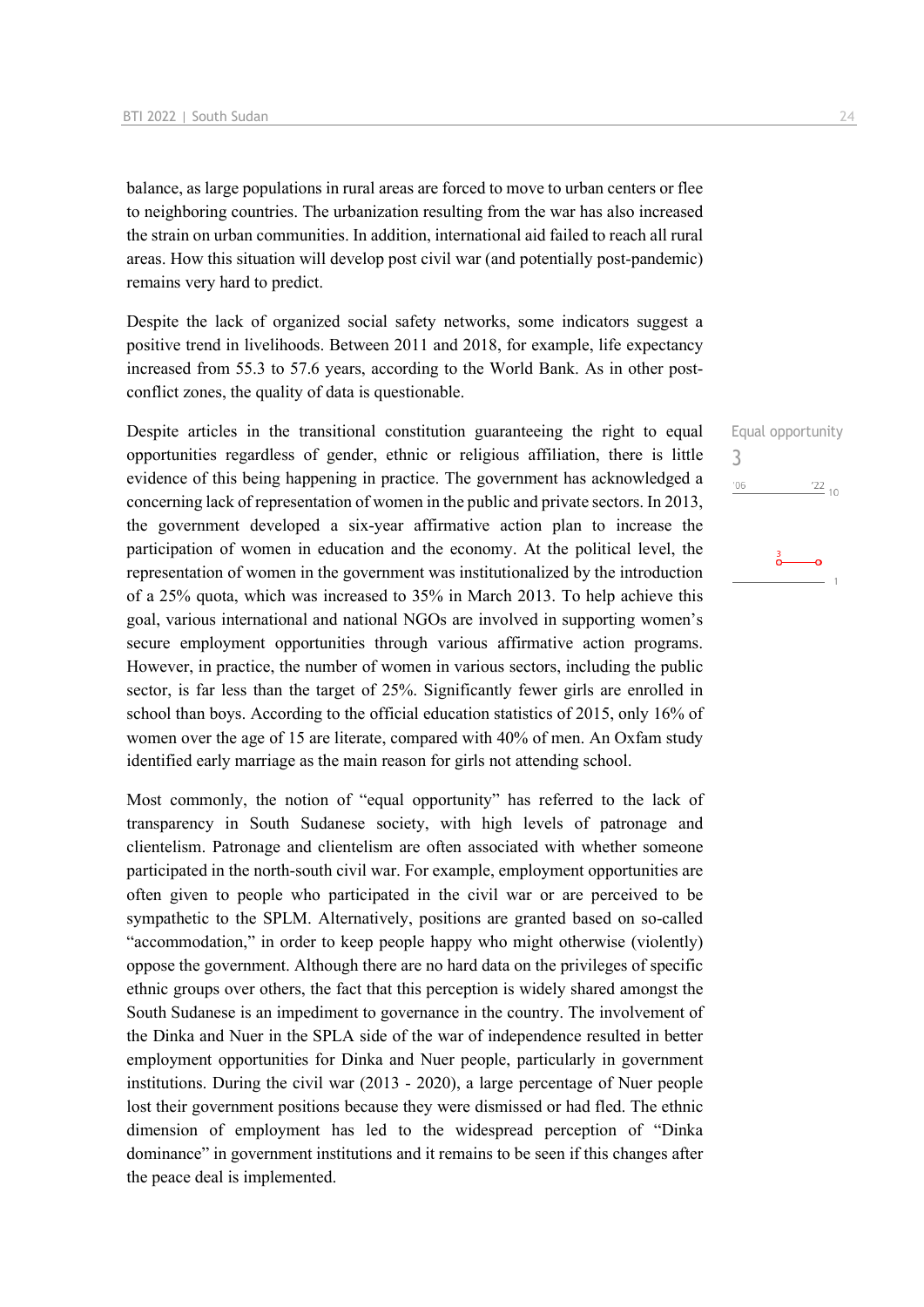#### **11 | Economic Performance**

Due to the political and security situation in South Sudan, it is evident that the country's economy is not performing as it should be in order to generate sustainable, inclusive economic growth. However, the availability of quantitative data on South Sudan is limited and its quality questionable. Figures may be inaccurate, given the immense size of the informal sector, the lack of data on trade, and poor data collecting capacity of domestic authorities. According to the World Bank, South Sudan's GDP fell from \$17,826.9 million in 2011 to \$2,904.1 million in 2016 due to the civil war and the collapse of oil production. Approximately 98% of the government's annual budget and 80% of its GDP is derived from oil production and exports. In terms of infrastructure, the civil war conflict has not only resulted in the abandonment of development projects that were underway before the start of the civil war but has also contributed to the destruction of existing infrastructure. The forced displacement of large numbers of civilians by the war and their subsequent inability to contribute to economic production is another negative economic impact of the conflict. As of December 2020, the civil war had resulted in the displacement of approximately 1.76 million IDPs. Approximately 2.3 million people sought refuge in neighboring countries according to the UNHCR. A total of 7.1 million people are classified as being in need of assistance. In summary, more than 90% of the people of South Sudan were not officially contributing to the economy due to the civil war (which ended in 2020), and the COVID-19 pandemic has inhibited a rapid economic recovery.

## **12 | Sustainability**

The legal framework of South Sudan places a strong emphasis on environmental protection, which originates from Article 41 of the constitution. From the start of the CPA in 2005, environmental affairs were coordinated by a directorate under the Ministry of Wildlife and Tourism. In 2016, a separate Ministry for Environment and Forestry was instituted as part of the implementation of the Agreement on the Resolution of the Conflict in South Sudan (ACRISS). In the same year the National Legislative Assembly passed a national strategy governing the use of environmental resources. The Revitalized Agreement on the Resolution of the Conflict in South Sudan (R-ARCSS) of September 2018 endorses the ACRISS agreements and sets a six month deadline for the creation of a new Environmental Management Authority (EMA). Since the forming of the new government of unity in February 2020, the EMA has not yet been established (as of January 2021).

Due to the recent civil war and the disruption caused by the COVID-19 pandemic, environmental protection has ranked very low on the national agenda. Environment programs have little funding, and there has been a failure to implement new regulations that aim to protect the environment. The future and function of the new EMA remains unclear.



| Environmental |            |
|---------------|------------|
| policy        |            |
| 7             |            |
| '06           | $122_{10}$ |
|               |            |

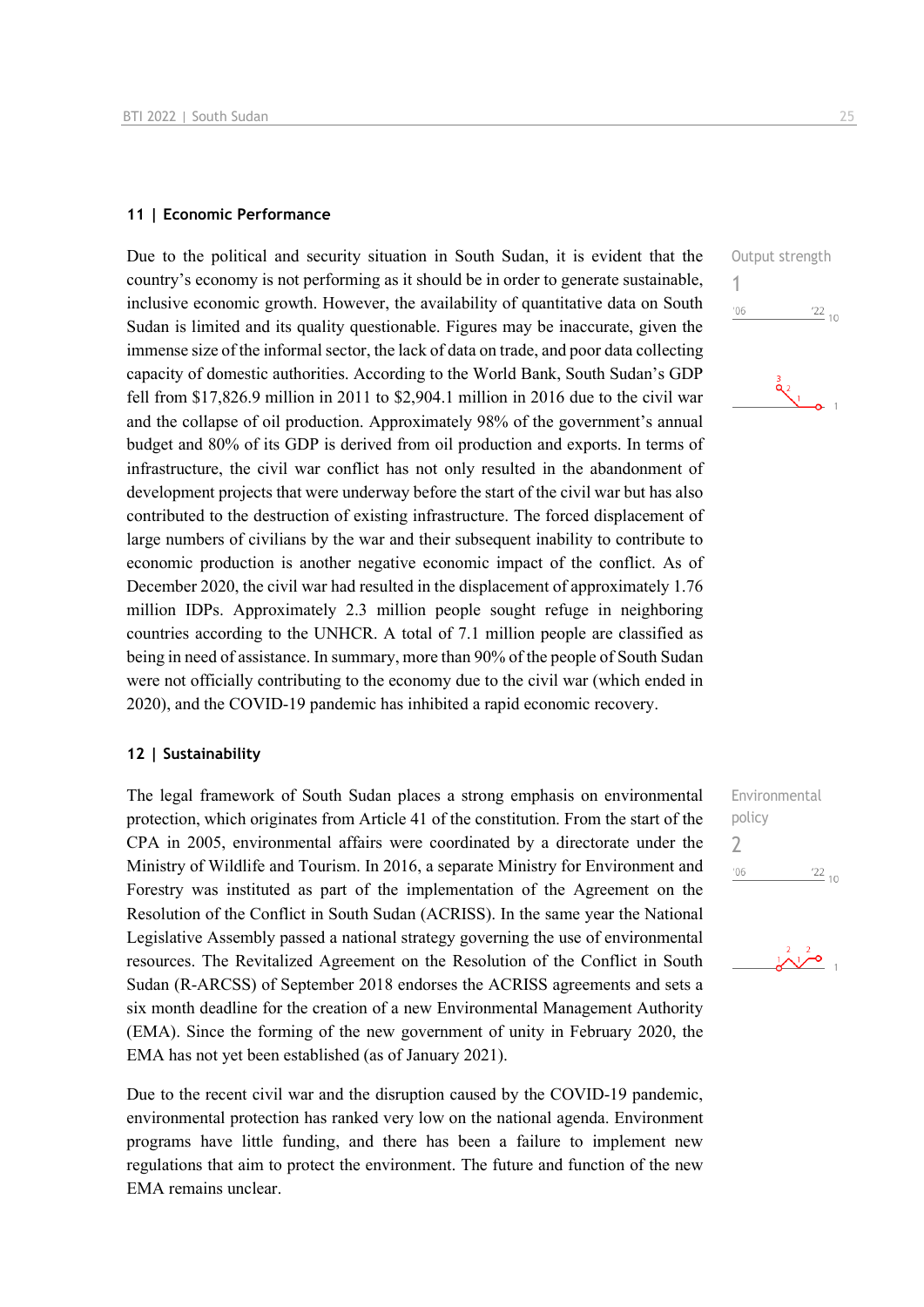Making progress in improving the quality of education is crucial not only for economic development but also for peace and security in South Sudan. A large percentage of young people are unemployed, with few job prospects. This has led to a massive increase in the recruitment of young people into the armed forces of the various conflict parties, as well as a rise in criminal activities. In general, South Sudan lacks institutions to educate and train the professional workforce it needs to function as a state. As in other areas, however, the lack of data makes it difficult to form a clear picture of the state of education in South Sudan. According to the World Bank, South Sudan was spending approximately 1.8% of its GDP on education in 2016 (the most recent data available), which is very low. Consequently, South Sudan performed low on the UN Education index (0.307) in 2019. There is no data available on research and development expenditure.

Adult literacy is estimated at 24.5% (2018), falling to 16% for women. However, the World Bank estimates the gross enrollment rate at 85.7% for primary education. Due to COVID-19 pandemic safety measures, all schools have been closed since March 2020, reopening in October 2020 for graduating cohorts only. Many people depend on international NGOs and churches for the provision of basic public goods, in particular, access to health care. An estimated 25% of people have access to primary health care. Urban areas are more developed than the vast rural parts of the country, where access by humanitarian agencies is very difficult even without the threat of armed violence.

In general, South Sudan is yet to make progress in building educational institutions. Efforts by various international NGOs have contributed to the development of primary and secondary education, which has resulted in a general increase in enrollment in education. Yet, the quality of teaching and school infrastructure remains very low. Existing figures suggest that approximately 40% of primary school teachers attained only a primary or secondary level education. Moreover, most schools are concentrated in urban centers. In rural areas, there is a shortage of schools, which has led to overcrowding and a lack of teachers. Because of the poor quality of primary and secondary education, wealthier families send their children to east African countries, such as Kenya and Uganda, to be educated.

Because of the support primary and secondary schools receive from international NGOs, the government has tended to focus on funding higher education. The three universities in South Sudan were developed by the government of Sudan before South Sudan achieved independence. The University of Juba was established in 1977 before South Sudan's war with Sudan, while Upper Nile University and the University of Bahr el Ghazal were both established in 1991, during the war with Sudan. Since independence, South Sudan has opened three more universities: Rumbek University, (Yambio University (private) and the University of Northern Bahr el Ghazal. President Kiir serves as chancellor of all public universities, which is yet another way of demonstrating his influence in all aspects of life in South Sudan. In addition to the

Education policy / R&D 1 $^{\prime}06$  $\frac{22}{10}$ 

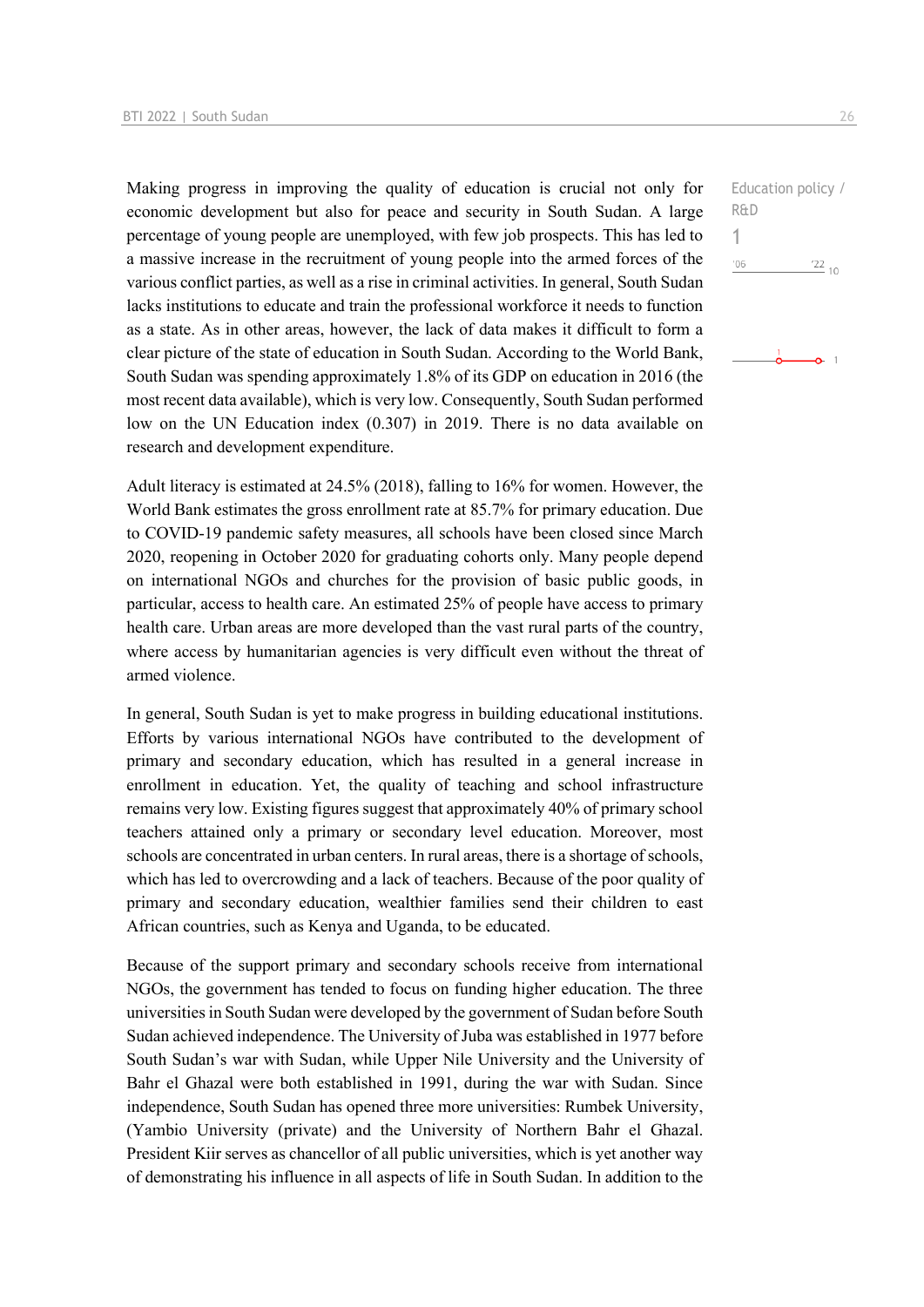state universities, there are several private universities in South Sudan, including the Catholic university of St. Mary University and the Bridge University. The effect of the civil war on universities is difficult to evaluate, however at least some of them were still operating during the conflict and were able to award degrees in 2019 and 2020.

Like the primary and secondary education sector, universities in South Sudan face numerous challenges, including lack of funding and shortages of qualified staff. In principle, all government universities are funded by the government. However, the government's financial cuts as well as the ongoing conflict within the country have resulted in a financial shortfall in the education system. Furthermore, prior to independence, most lecturers in government universities were from northern Sudan. After secession, almost all northern Sudanese lecturers abandoned their teaching positions to join universities in Sudan. This resulted in an acute shortage of teaching staff in South Sudan. South Sudan adopted English as the official language of the country after independence. This presented another challenge to some lecturers who had received their education in Sudan where Arabic was the language of instruction in universities. As in many other countries, due to anti-Covid-19 measures, all schools have been closed since March 2020, with only graduating classes opening in October 2020. This will pose an additional setback for the education of young people and the long-term development of the country.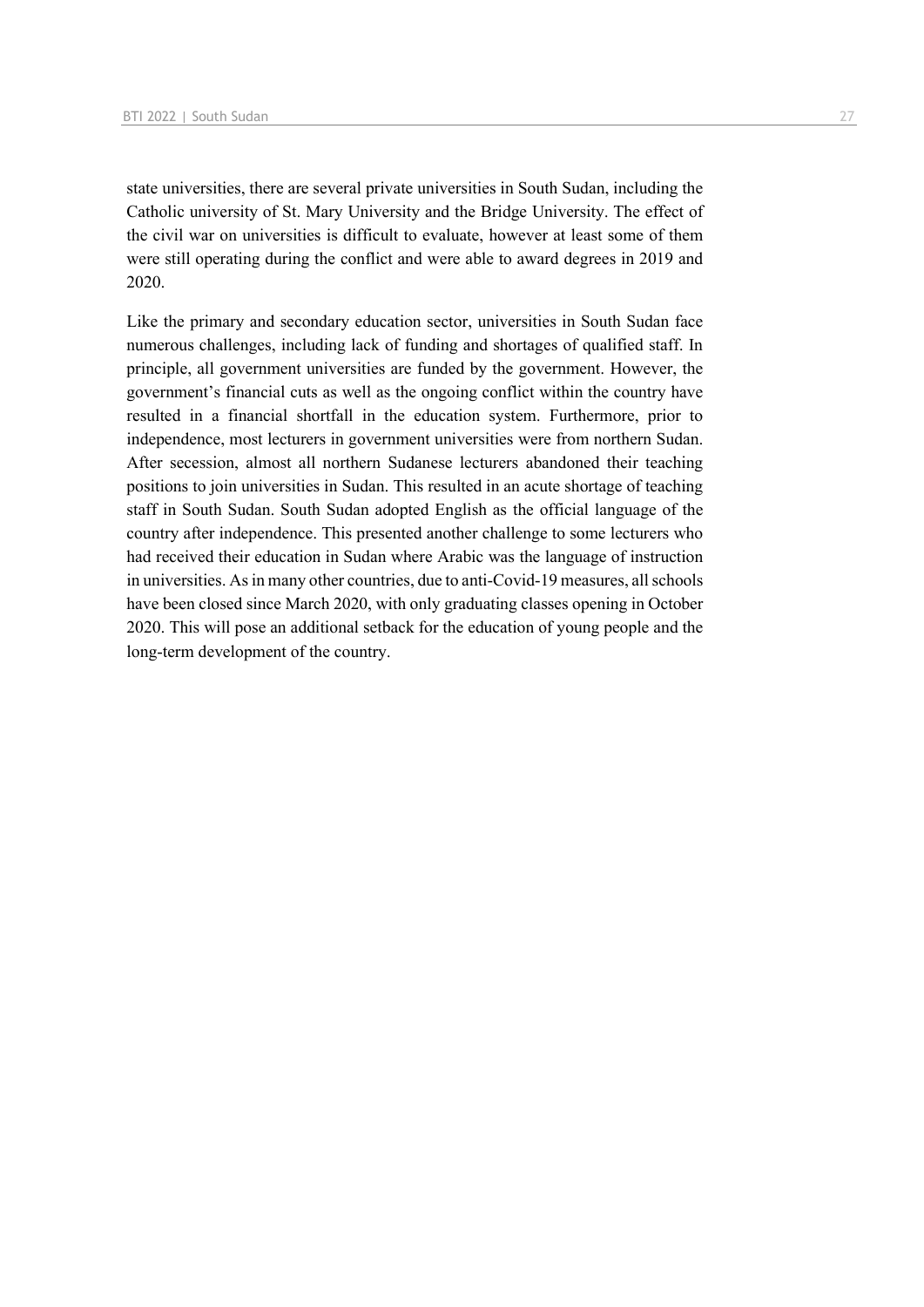## Governance

## I. Level of Difficulty

The leadership of South Sudan is based on the hierarchy formed during the decadeslong fight against the government in Khartoum. These old cadres dominated leadership positions, especially in the initial years following the CPA. Since then, younger and better-educated people have been slowly allowed to take part in governing the country. However, the structural constraints on governance and development remain extremely high compared to other conflict-ridden African countries.

Among these structural restrictions is the absence of infrastructure, such as a reliable road network. During the rainy season, vast areas of the country become inaccessible. Some places are entirely flooded, while in other areas bridges are swept away, meaning it is impossible to cross rivers. With some notable exceptions (e.g., the towns of Yei and Maridi) there are no power and electricity facilities; the entire country uses energy from diesel generators.

In addition to the lack of physical infrastructure, the service sector is also struggling. Like the education sector, other public service sectors (e.g., health care, sanitation and the provision of drinking water) to local people were mainly financed by the donor community and delivered by NGOs. Because of the civil war, some of these NGOs have left the country, while others have shifted their funding strategies to focus on relief for people displaced by the civil war.

However, the largest structural problem of the country is its persistent insecurity. According to the OCHA's situational reports, the civil war caused 1.62 million people to be internally displaced, resulted in 2.19 million refugees fleeing to neighboring countries and 7.5 million being classified as in need of external assistance. Only about 200,000 have returned to their former homes. However, insecurity was a significant factor in people's lives even before the outbreak of civil war in December 2013, due to the lack of the rule of law. The pervasive insecurity creeps into all other aspects of life; it undermines trust between communities, leads to poor harvests, interrupts education and seriously impedes people's faith in the government. The seven years of civil war and the COVID-19 pandemic have only exacerbated a situation that was already worrisome. As the testing for and reporting of COVID-19 is minimal, no representative data is available. However, as the population of South Sudan is very young and the other threats outlined above to the population are so severe, COVID-19 seems, in comparison, to be an additional - rather than dominant - governance challenge.

Structural constraints 10 $\frac{1}{2}$   $\frac{1}{2}$   $\frac{1}{2}$  10  $-06$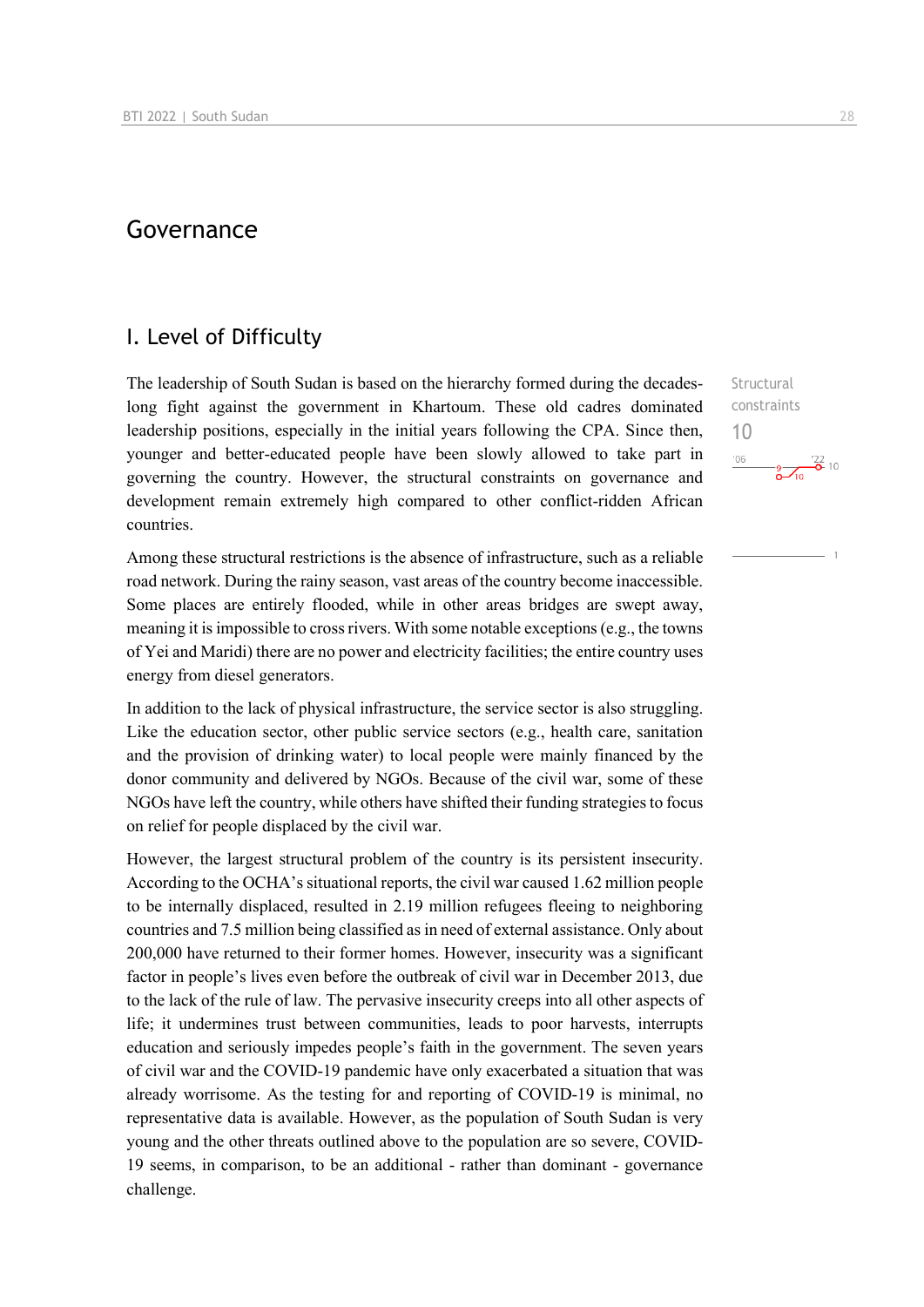The traditions of civil society in South Sudan have been mostly confined to the various churches. Many faith-based structures have a long history in South Sudan and are active in all aspects of life. The church has also played a role in mediating the various conflicts in South Sudan during the interim period and since independence. The church continued to play a role during the civil war, though with increasing difficulty.

Since independence there has been a steady increase in the number of civil society organizations operating in the country. Numerous youth-, women-, farmer- and human rights-groups have been established, often with support from international donors. The lack of a proper tradition in civic representation results in a civil society that is not always as inclusive as is hoped by the donors. In many villages and towns, a rather small local elite participates in local politics, in local associative life, and in the church.

With the end of the civil war, the need for a civil society to play a constructive role is increasingly important and will be even more so during and after the COVID-19 pandemic. Civil society organizations will be expected to play a role in promoting national healing and reconciliation among the various groups. As tensions have grown between the government and NGOs, the government has become increasingly suspicious of civil society groups, as demonstrated by the 2015 National Security Bill. The withdrawal of some NGOs or the downscaling of their activities because of the civil war has had repercussions for the performance of civil society groups dependent on the donor community.

Civil society is especially weak in remote, rural areas, which defines most of the country. Chiefs and other traditional leaders could act as pillars of civil society. However, the Local Government Act has co-opted chiefs and integrated them into the SPLM patronage system. Consequently, there is the risk that chiefs are used by the government to achieve its own objectives, rather than acting to the benefit of society as a check and balance to excessive government action.

Conflict between communities in South Sudan has been a major issue from the beginning of the CPA's implementation in 2005 and has increased in intensity ever since. As South Sudan gained independence, the level of conflict intensified. Smallscale conflicts escalated into wider conflicts, and conflicts that were rooted in power struggles between members of the political elites quickly evolved into conflicts between communities and ethnic groups. In addition to the persistent conflicts between various cattle herding groups, between farmers and pastoralists, new forms of conflict have emerged, sometimes between communities with no history of ethnic violence. The causes of these conflicts are often multifaceted and intertwined, but land plays a central role and is often the initial trigger for conflict.

The start of the civil war in 2013 was a clear manifestation of the dynamic and multifaceted conflicts in South Sudan. The conflict began as a power struggle between SPLM elites, especially between President Kiir and Vice President Riek Civil society traditions 8  $-06$  $\frac{22}{10}$ 

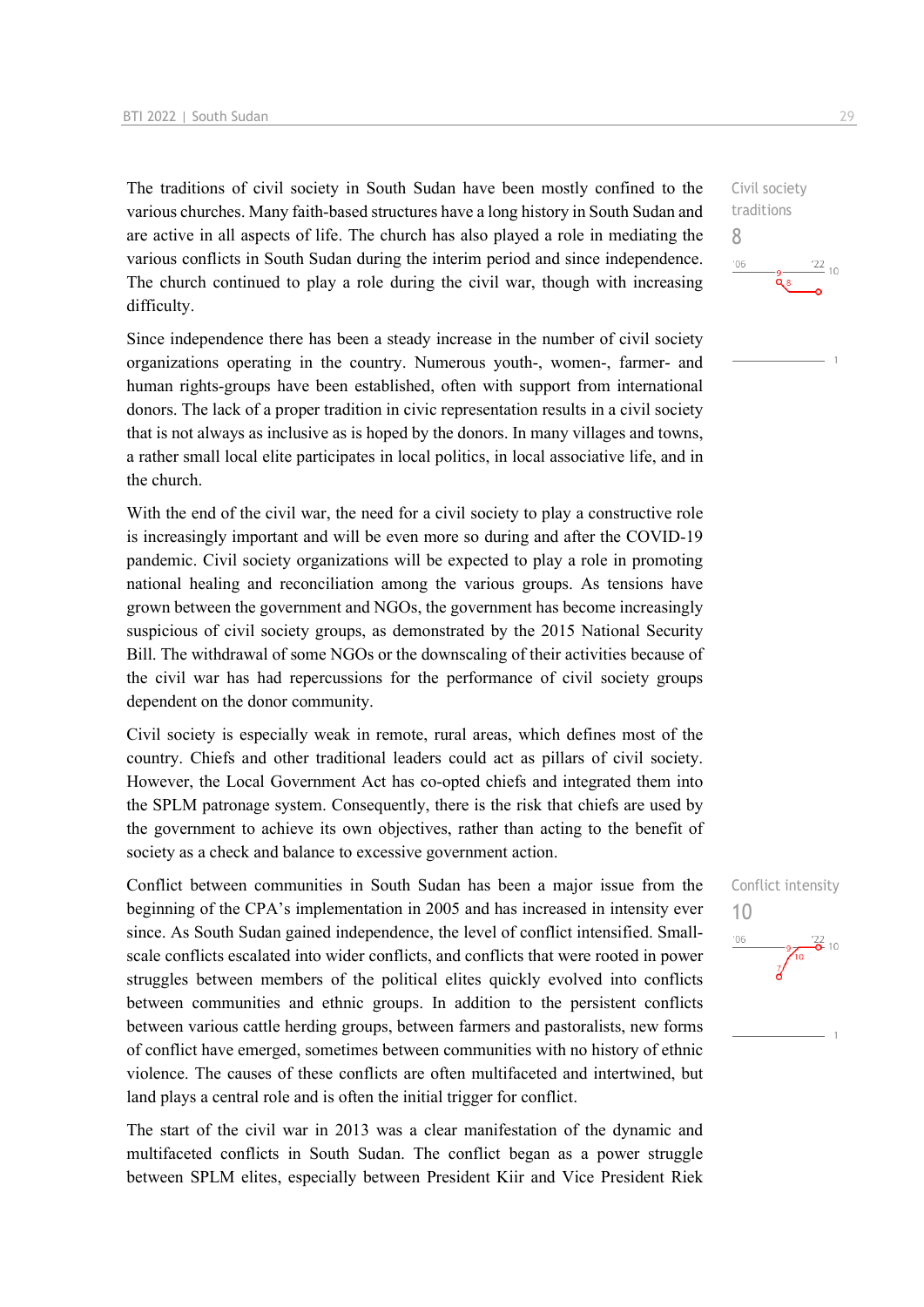Machar. Yet, in less than 24 hours, the violence had assumed an ethnic dimension, and became a war between Dinka and Nuer groups. The targeting and killing of people from other ethnic groups demonstrated how quickly a political crisis can spiral out of control. The civil war that ensued will leave deep traces, even if the new government of unity of 2020 succeeds in lasting longer than its predecessor. The violence has severely polarized and divided South Sudanese society.

The intensity of conflicts in South Sudan is also caused by contradictions in the legal framework of the country and the failure to resolve the root causes of lasting conflict. The resolution of disputes through the courts is extremely complicated and expensive, and therefore beyond the means of many people. As a result, many people do not pursue their disputes through the legal system, but instead take the law into their hands and resort to violence.

## II. Governance Performance

## **14 | Steering Capability**

When the civil war broke out in 2013, it became abundantly clear that the government and its adversaries were prioritizing the settling of their differences by violent means. Economic plans and priorities were put on hold for almost seven years. Both sides and the remaining institutional structures were focused more on financing the war than formulating a strategy for boosting the economy or improving the situation for the civilian population.

All levels of government, including parliament, the army and the executive, became sharply divided as a result of the civil war. The succession of conflicts that have affected South Sudan are rooted in power struggles between senior SPLM members. The main factor used to explain the alleged coup of December 15, 2013, was the leadership challenge posed by Riek Machar and his group to the president. Riek Machar's disaffected group did not initially challenge the president because his government had failed or had developed dictatorial tendencies until after they were dismissed by the president in July 2013.

After two years of fighting, hopes that the signing of the agreement in August 2015 would reunify the divided ruling party and secure peace lasted just a few months. In July 2016, three months after the agreement took effect, violence broke out again. After two additional years of war, both sides agreed to a new peace deal in September 2018, but it took another two years to form a new government of unity in February 2020. Apart from power struggles between political elites, South Sudan also faces the threat of dozens of splinter groups that are not under the direct command of rebel and military leaders and thereby have the potential to undermine the current peace process.

#### **Question** Score

| Prioritization |               |  |
|----------------|---------------|--|
| 7              |               |  |
| '06            | $^{22}_{-10}$ |  |
|                |               |  |

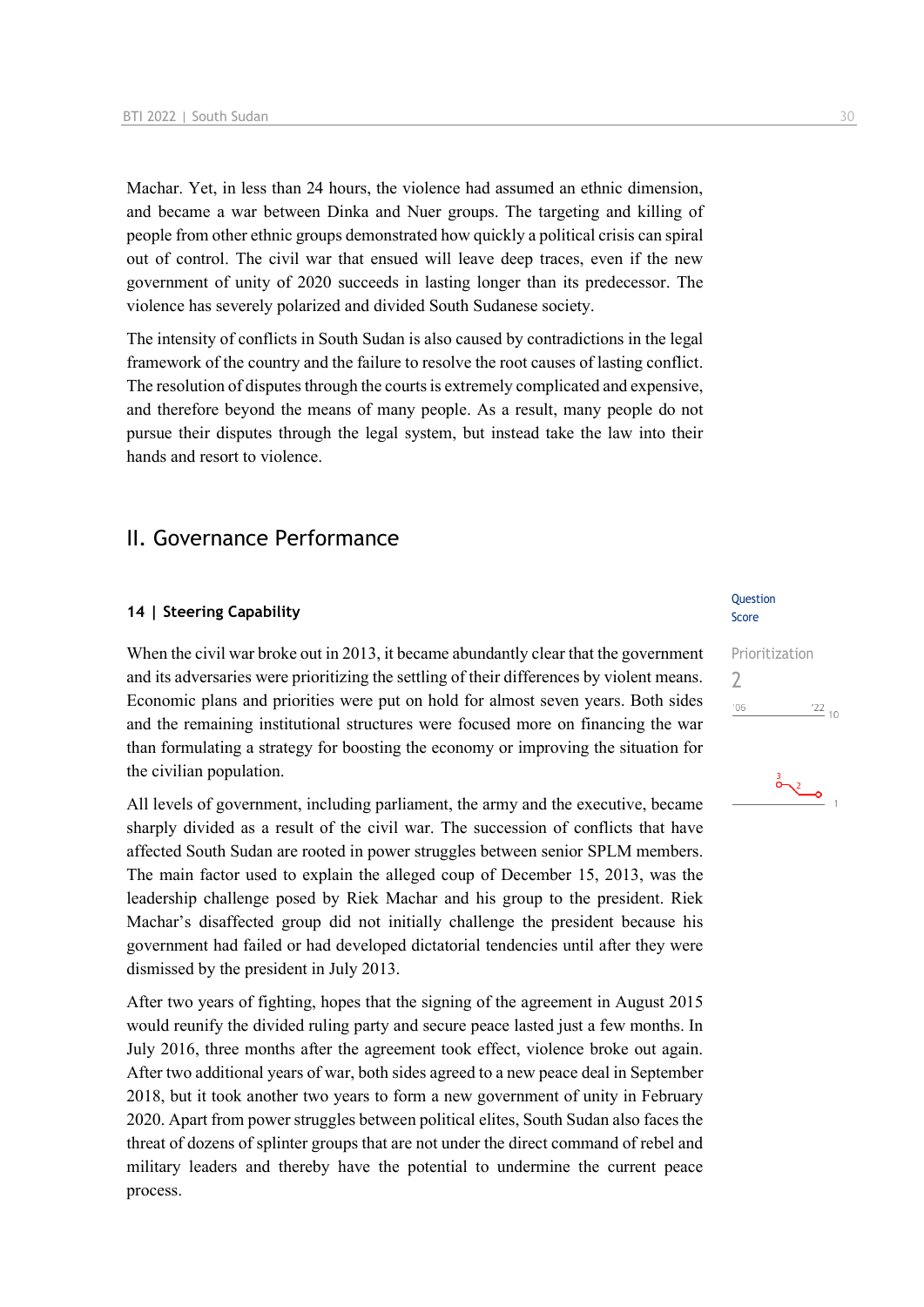During the civil war, the government's priorities were to contain the rebellion as much as possible. It tried to maintain strict control over the areas under its influence and prevent other areas from joining the opposition. The government used the intimidation and jailing of journalists, NGO and church workers as tactics to contain criticism. The elected parliament and governors were threatened with dismissal, another method used by the government to try to maintain the certain status quo in areas that had not yet been touched by fighting. The government canceled elections multiple times during this period. Consequently, the government's mandate was extended to 2021 in a manner most opponents viewed as illegal. Elections in 2021 seem to be highly unlikely. Even the peace agreement signed in August 2015 could be considered a government strategy to contain the rebellion. Later events demonstrated that the government was not serious in finding a peaceful resolution to the violence. The new peace deal of September 2018 is seen as a "copy-and-paste" version of the 2015 agreement, cementing existing power relations. As the last agreement failed and the general situation has not changed significantly, the likelihood of another lapse into open conflict is relatively high. The government's strategy to contain the civil war in war-affected states has failed. The scale of the war and the level of harm inflicted on various communities suggests that it will not be easy to implement the new agreement. None of the priorities that were set by the government prior to December 2013 have received meaningful attention. At the subnational level, however, some states have tried to continue working toward service delivery, tax harmonization and local security. However, the substantial alterations to the constitutional state system which saw the number of states increase from 10 to 32 between 2015 and 2020, may well compromise these efforts.

South Sudan is a new country and therefore the time to learn from past policy implementation is extremely limited. The role of the international community in providing policy frameworks, implementation models, monitoring and evaluation capacities, has been substantial. The majority of national governments relied on external technical assistants to produce budgets, annual reports and development plans. Institutionalizing frameworks for policy design, implementation, and evaluation is ongoing. During the civil war, many donors put their support to the government of South Sudan on hold. Many of the funds were redirected toward humanitarian needs. It is likely that some of the initial progress in this field is in decline due to the new priorities of both the government and the international donor community.

Implementation  $\overline{\phantom{0}}$  $'06$  $\frac{22}{10}$ 





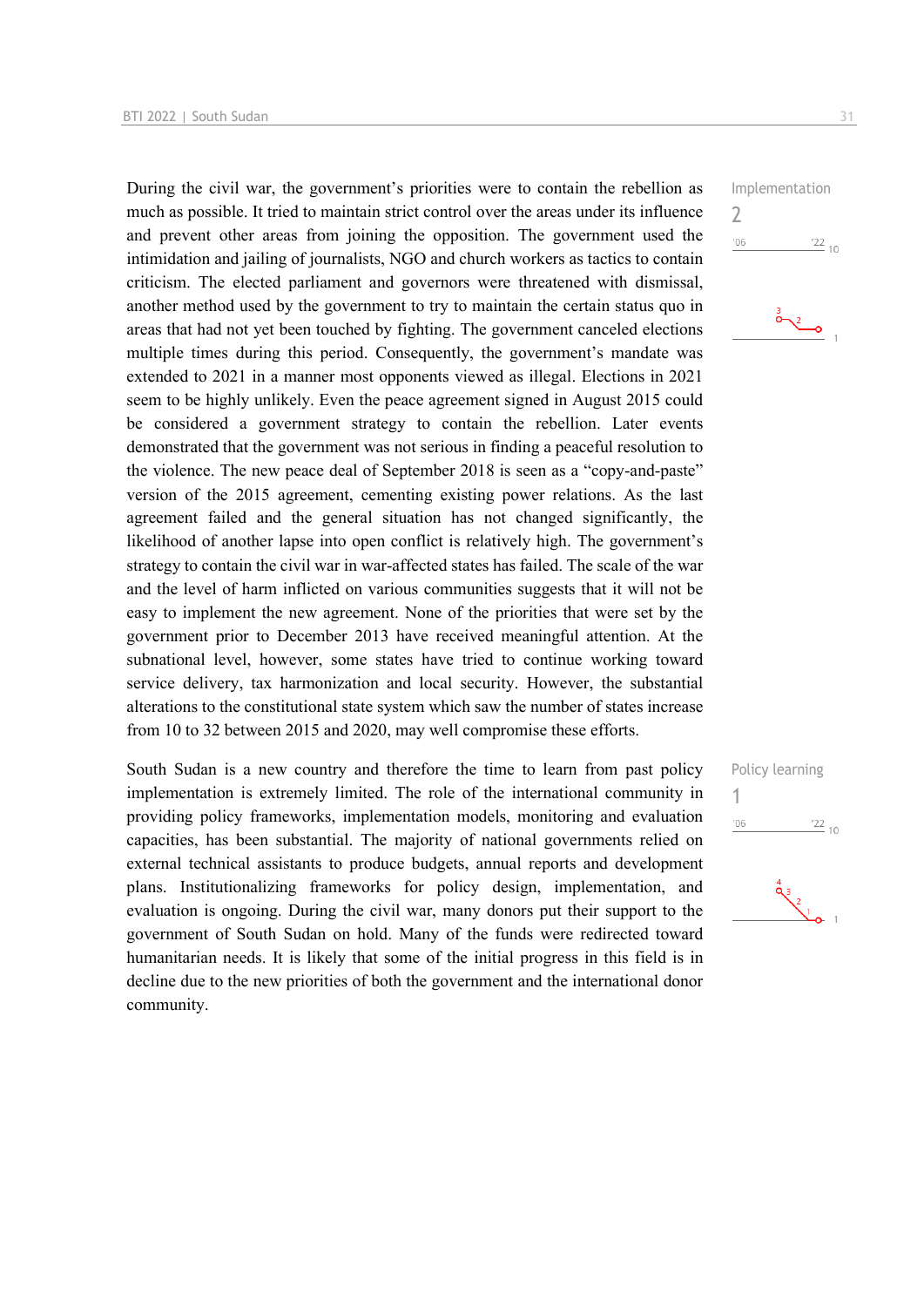## **15 | Resource Efficiency**

Prior to the civil war, oil revenues meant that the government of South Sudan had more financial resources than many of its more politically stable neighbors. Due to its small population, this meant it has a considerably higher GDP per capita than the neighboring countries of Uganda and Ethiopia. However, data from IMF, World Bank and the UN - although differing significantly - all indicate that due to the seven years of civil war South Sudan's situation has deteriorated dramatically. The country remains severely underdeveloped, and the available funds are only modestly invested in public goods such as education  $(3%)$  and health  $(1%)$ . The bulk of the official budget had been allocated to the security sector (38%) and financing the civil war.

Due to weak state structures and seven years of civil war, government efficiency is hard to evaluate. Overall administrative capacity is low and data on performance is frequently not available or of doubtful quality. The Open Budget Survey 2019 gave South Sudan a transparency score of 7 out of 100 and placed the country 106 out of 117 countries in terms of budget transparency.

Due to the protracted wars of independence and the subsequent civil war, many South Sudanese have been living and studying abroad, either in the region or in countries like the United States, the UK, Canada or Australia, which all have large South Sudanese diaspora communities. Many of these people have been returning home over the past few years, bringing with them the capabilities and knowledge they acquired during their time abroad. Due to the lack of transparency in recruitment procedures and the need to accommodate certain individuals in the government or military, returnees may experience difficulties in effectively using their newfound capabilities to the benefit of the public administration and the country.

Policy coordination is generally poor. This is partly attributable to the lack of institutional capacity, economic development and persistent insecurity, particularly since the start of the civil war in 2013. The lack of policy coordination is sometimes a deliberate attempt by the ruling elite to undermine the authority of some institutions, particularly the subnational institutions of states, payams and lower levels of government. The administrative changes that saw the number of states in South Sudan increase from 10 to 32, and then revert to 10 under the 2020 peace deal, has been particularly difficult for policy coordination between these new and ill-equipped structures.

Despite numerous policies and guidelines defining the distribution of roles in various sectors, the central government is often accused of interfering in affairs that fall under the jurisdictions of lower levels of governance, such as community land leases. The lack of policy coordination is also visible in the security and land sector. Patronage and corruption further undermine the state structure and coherent policy implementation.

Efficient use of assets

 $06'$  $\frac{22}{10}$ 

2



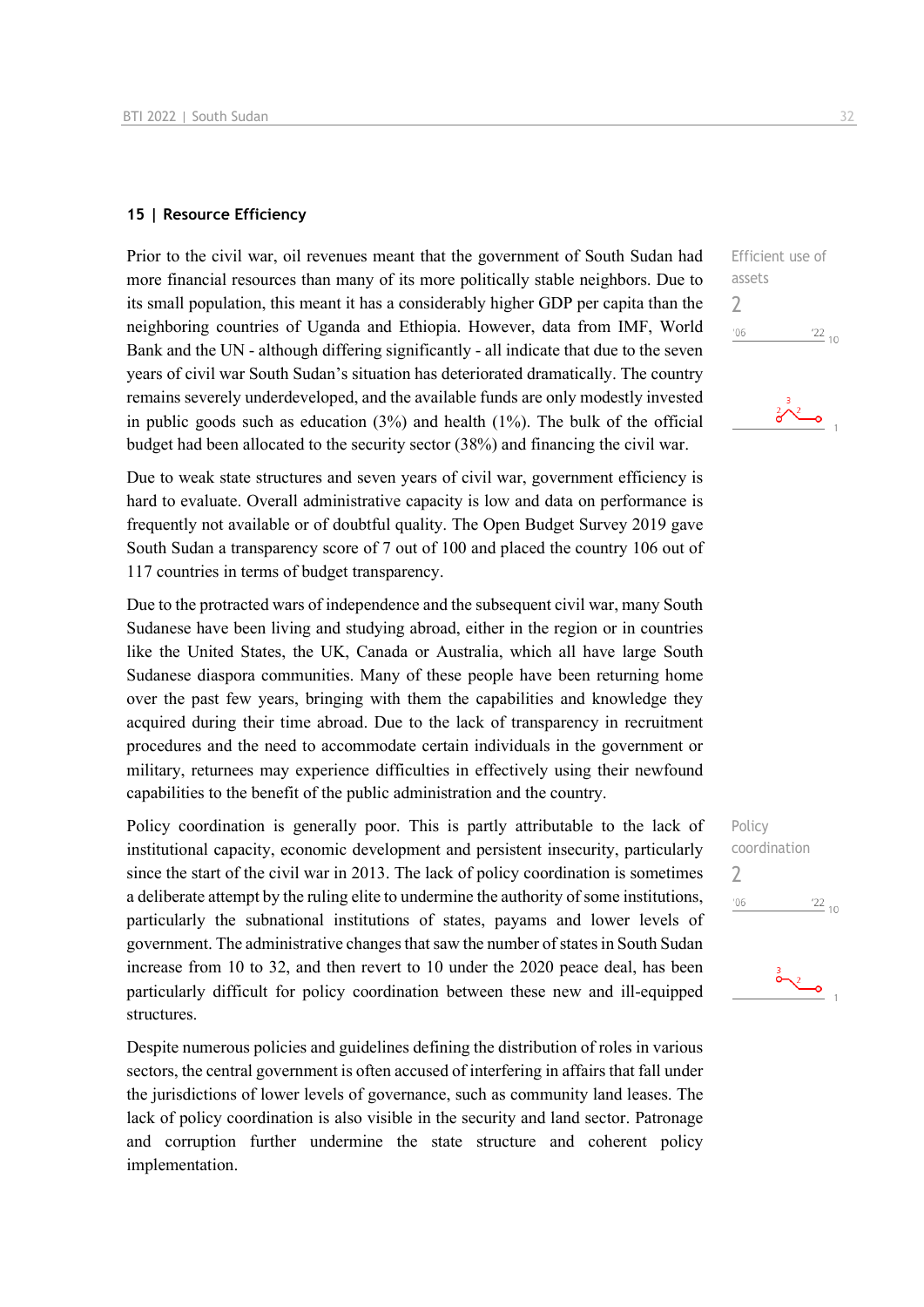Generally speaking, the executive tends to dominate other pillars of the government, and politics atthe national level tends to dominate those at state level. Some states are trying to make progress in certain domains, but are often hindered by a lack of clarity over roles and responsibilities, lack of funds, and being overruled at the national level. Officials at state and county levels often complain about interference from the national government without prior notification. Tax and revenue collection is, for instance, one of the fields where a lack of coordination impedes the work of lower levels of government.

The executive's apparent control of the judiciary and legislative means this is another area that experiences a lack of policy coordination. At the national level, the president has tended to rule the country by presidential decree, which significantly undermines the work of the legislature. When policies are presented to the National Legislative Assembly for deliberation, the president tends to dictate what should and should not be adopted. Mirroring practices at the national level, state governors and county commissioners have also tended to rule by decree, despite this being in contradiction to all existing laws.

Despite the government rhetoric on accountability and measures against the abuse of office, a widespread lack of transparency hampers the fight against corruption. Many people in the government have a sense of entitlement toward their positions because of their contribution to the fight against the north during the war of independence. Corrupt practices, patronage, murky deals and the abuse of office are seen as simply a part of politics in South Sudan. The financial resources that became available during the years immediately following the signing of the CPA, both in terms of oil revenues and development aid, were unprecedented for the semi-autonomous government. There was no system available to monitor the use of the funds, and billions of dollars were reportedly stolen or embezzled from the government of Southern Sudan.

The Anti-Corruption Committee, established during the interim period, has its functions set out in the transitional constitution (Articles 143/44). The constitution gives the Anti-Corruption Commission the powers to investigate and prosecute cases of corruption. However, according to the independent Sudd Institute, the "Anti-Corruption Commission Act, 2009 has not been amended to include the prosecutorial powers for the Commission." No official investigated by the commission has ever been subject to prosecution. Moreover, courts are controlled by the executive. Therefore, while anti-corruption policies exist, they are simply not implemented or enforced. NGOs have criticized that the September 2018/2020 peace deal fails to address corruption in any significant way.

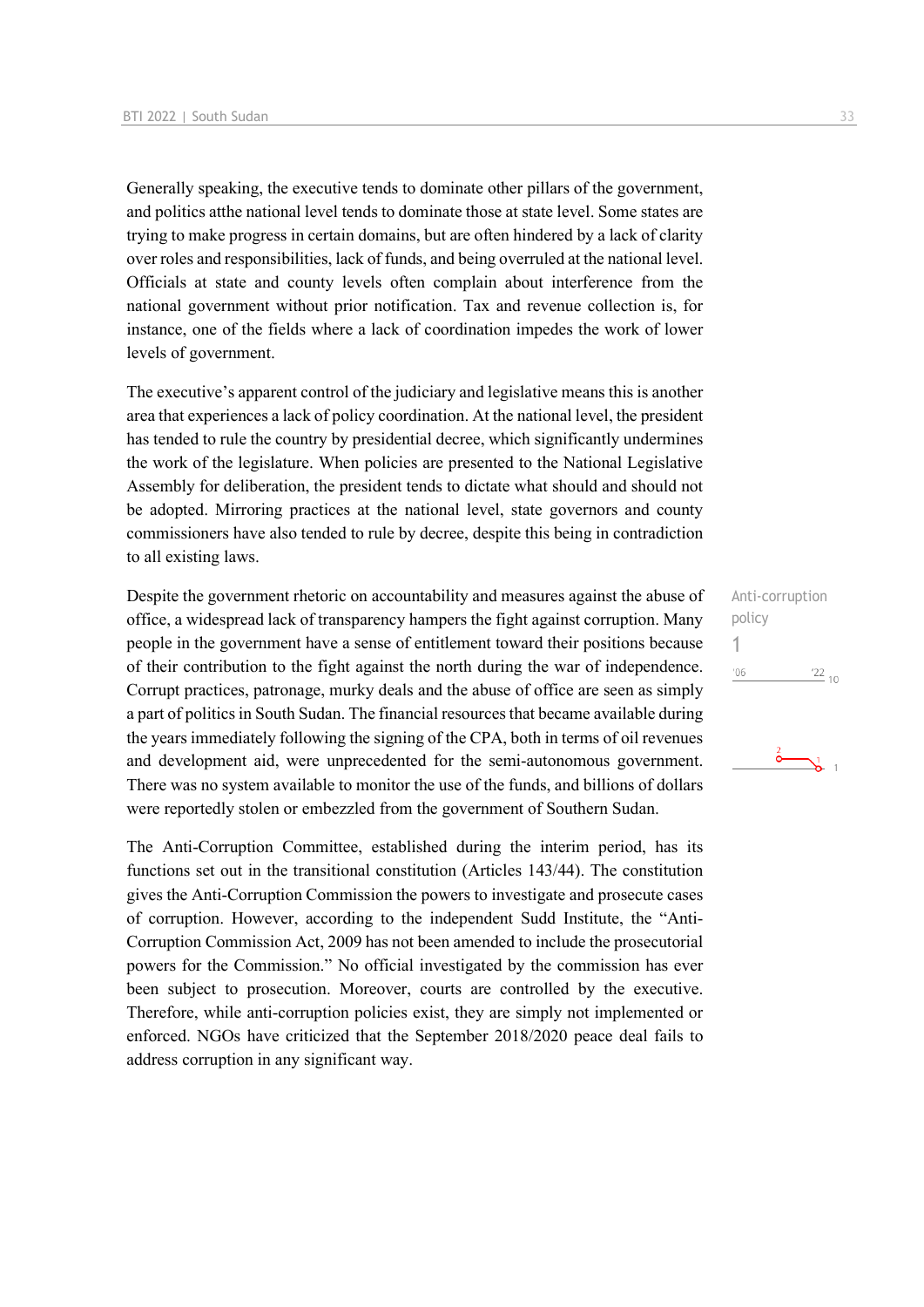#### **16 | Consensus-Building**

At the time of independence, the people of South Sudan and the majority of its leaders agreed on the urgent need to pursue safety, democracy and inclusive development. However, many people in the political and military elite seem to only pay lip service to these values and appear to be more concerned with their resources and power base than peace and democracy. Perhaps as a result of the personal ambitions of some of the protagonists in the war, South Sudan is more divided today than it has ever been since its independence in 2011. Recent years have also shown how deeply divided the leadership is about whether or not to prioritize peace and democracy or, instead, to continue fighting over power. The violence of December 2013 and the seven years of civil war that ensued were sparked by these divisions. As the civil war continued, more factions emerged, with splinter groups breaking away from SPLM. The fact that SPLM continues to dominate the political space makes it difficult for new political actors to emerge. Rural areas, on the other hand, are under the authority of chiefs, who are often SPLM members and representatives. Politically, the role of a chief is to convey and oversee the implementation of SPLM's policies. In summary, there are no short-term prospects of consensus-building between disparate groups.

Although there is a proclaimed general consensus on the principles of a market economy, the ongoing conflict and power struggles within the ruling party are a major impediment to promoting a functioning market economy.

Despite the factionalism, violence and seven years of civil war, all parties involved in the conflict claim to protect democratic rights. This was also the case in the conflicts that predated South Sudan's independence. Even those fighting against the government claim to be fighting for the restoration of democratic principles and values in the country.

However, in practice various actors have used violence to remain in power, to gain it or regain lost government positions. The repressive policies developed by the government (e.g., the restriction of freedom of assembly and expression, and the intimidation of emerging political parties) are primarily strategies to retain power. The rebellion of Riek Machar and the other groups was in part a reaction to the repressive policies of the government but was primarily motivated by their dismissal from powerful positions. Political actors in South Sudan are aware of the international value of ostensibly espousing democratic government and act accordingly. In conclusion, various groups have claimed to be working toward the consolidation of democratic rights, as a means of justifying a power struggle.



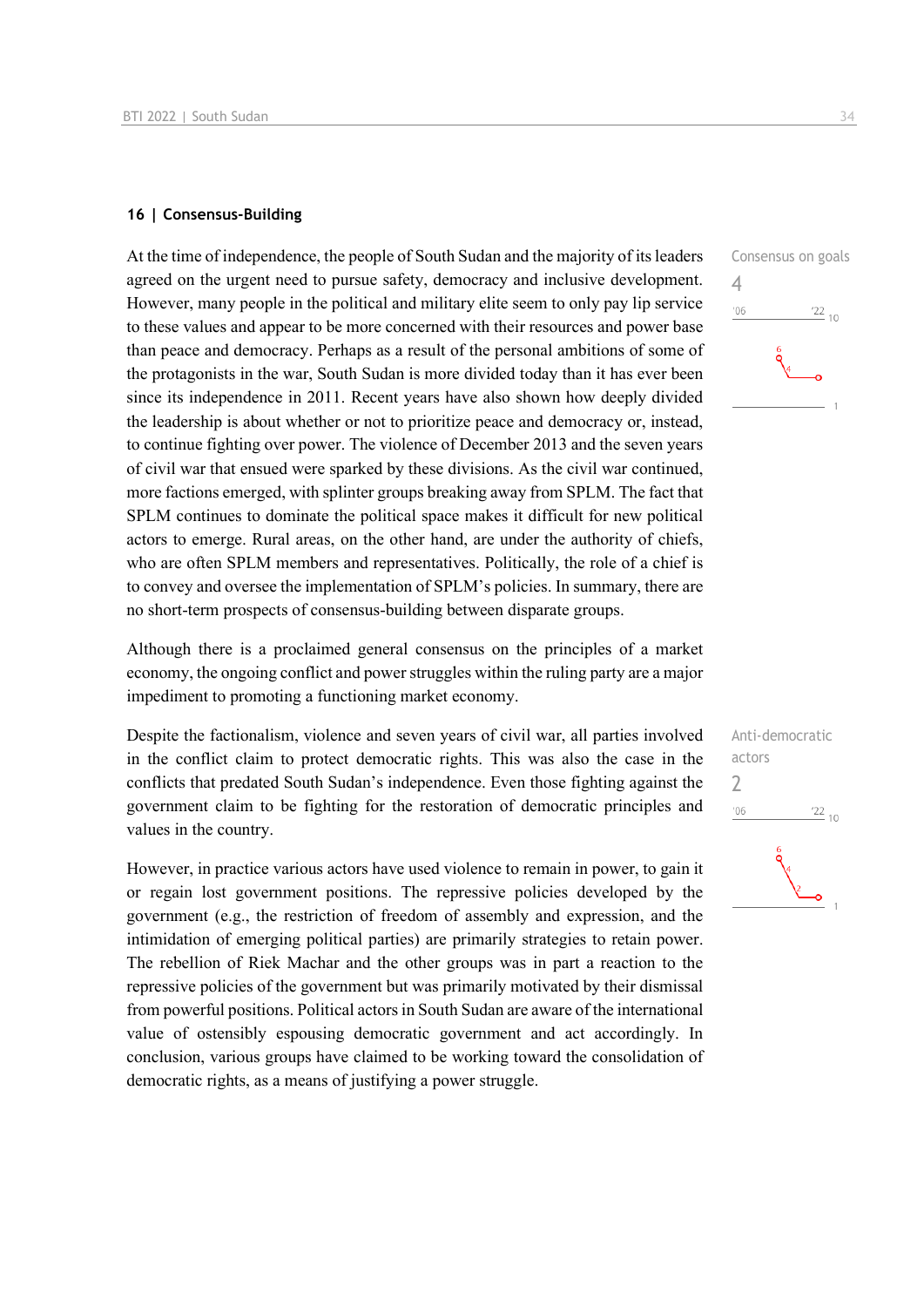In addition to ethnic divides, there are numerous social cleavages in South Sudanese society. Conflicts in rural areas are often related to access to resources, such as grazing land for cattle. The conflict over resources has been central to disputes in areas where a large proportion of the population depend on cattle for their livelihoods. After the CPA, disputes over land have become central to conflicts between communities, which have often assumed an ethnic dimension. Though labeled as "ethnic" or "land" conflicts, the root causes of these conflicts are broader. However, ethnicity or land are often used as a strategy by political elites to mobilize support for their specific interest, whether political or economic. An additional cleavage is the competition within the public sector workforce. Those who fought for the SPLA feel that they have the right to public employment opportunities, despite their lack of experience or skills. Those educated in Sudan during the war are regarded with suspicion and are often marginalized. Citizens who returned from the diaspora face similar hostility and suspicion. Primary language, age, and gender are other sources of fractures in South Sudanese society.

Civil society plays an important role in South Sudan. The South Sudan Civil Society Forum (SSCSF) claims to represent more than 200 civil society organizations. Key organizations such as the Sudd Institute and the Community Empowerment for Progress Organization (CEPO), as well as various churches, play instrumental roles in bridging the gap between the state and society. Despite continued efforts to contribute positively to state-building in South Sudan, the continuation of the civil war has negatively affected some civil society groups, primarily by leading some organizations to take sides during the conflicts. Some civil society groups have also been internally divided in their support for the government or opposition forces. The end result is that many civil society groups have become increasingly politically partisan. The public space for the freedom of expression, deliberations over policies and laws, and investigative journalism has been steadily eroded in recent years. Thus, ending the still unsolved political conflict and restoring the rule of law across the entirety of South Sudan is key to ensuring that civil society groups can perform their duties, and benefit society and the country.

Conflict mediation and reconciliation are central to many communities in South Sudan. Despite the high number of casualties of violence since the 1991 split within SPLM, churches and traditional leaders have been able to reconcile communities involved in the conflicts with minimum assistance. However, from the beginning of the interim period in 2005, political elites have increasingly politicized conflicts and exploited ethnic cleavages, making it difficult to resolve local conflicts, particularly those involving communities from different ethnic groups. In December 2012, the parliament approved a reconciliation campaign to be led by the then vice president. Although the importance of reconciliation became an important topic of conversation in South Sudan, many distrusted the vice president's intentions. President Kiir interpreted the creation of this campaign as a political strategy by Vice President Riek Machar to win political support. This led President Kiir to cancel the reconciliation





Civil society participation 3  $\frac{22}{10}$  $'06$ 





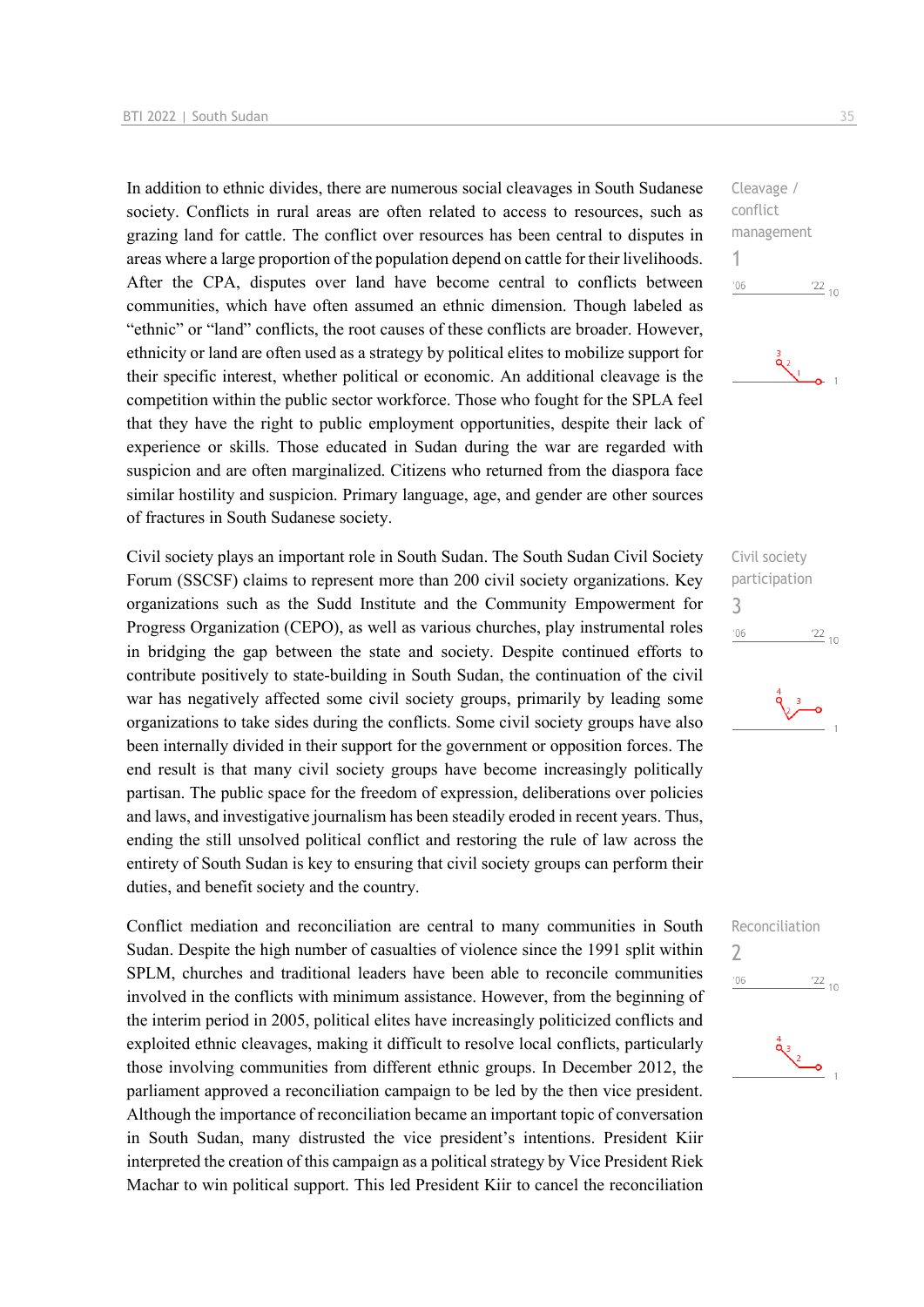campaign. In December 2016, Kiir issued a decree for the formation of a National Dialogue Steering Committee. The civil war has added yet another layer of grievance and divisiveness that must be overcome by any efforts to promote reconciliation. The real need for reconciliation remains central to South Sudan's development, but it will not be an easy process. On December 17, 2020, the National Dialogue Steering Committee issued its final report, concluding that with the current leadership of Kiir and Machar, a reconciliation process appeared unlikely.

## **17 | International Cooperation**

The international community and development partners have been supportive of state-building in South Sudan since independence, particularly the World Bank, the EU, Norway, the United States and the United Kingdom. The major donors have focused on infrastructure projects, the diversification of the economy, security sector reform and policing capacities. To provide technical assistance, numerous professionals from other countries have been deployed in various capacities within the government of South Sudan. The civil war has however affected relations between the government, the donor community, and international and national NGOs that receive external support. Partly in reaction to the growing tensions between the government and the international community, the government passed a bill in 2015 that introduced restrictions on the work of NGOs within the country. In January 2017, for example, the government banned relief agencies from operating in the rebelcontrolled areas. In 2011, South Sudan published its first National Development Strategy (NDS) covering a three year period, as well as South Sudan Vision 2040. During the civil war, no new NDS was prepared. In September 2018, a new NDS for July 2018 – June 2021 was published. Bilateral relations between South Sudan and some neighboring countries have stabilized in the last two years, but the region still faces several challenges. With the outbreak of the civil war, donors shifted the focus of their development aid to humanitarian assistance. Donor countries have now halted their direct and indirect support of the South Sudanese government. Members of the international community, nevertheless, are seeking ways to continue assisting the South Sudanese people. The new government of unity has appeared to cooperate with international agencies on emergency measures prompted by the COVID-19 pandemic.

The relationship between the government of South Sudan and the international community has deteriorated since initially high expectations in 2011. This has been the result of the civil war, human rights violations and the flouting of peace agreements. As a result, the government and various other parties to the conflicts have increasingly lost credibility. One reason is that it became increasingly apparent that the focus of South Sudan's political elites was their power struggle rather than working toward a better future for the country and its population. Neighboring countries such as Sudan and Uganda clearly favored the Kiir government as a vehicle

Effective use of support  $106$  $\frac{22}{10}$ 

3



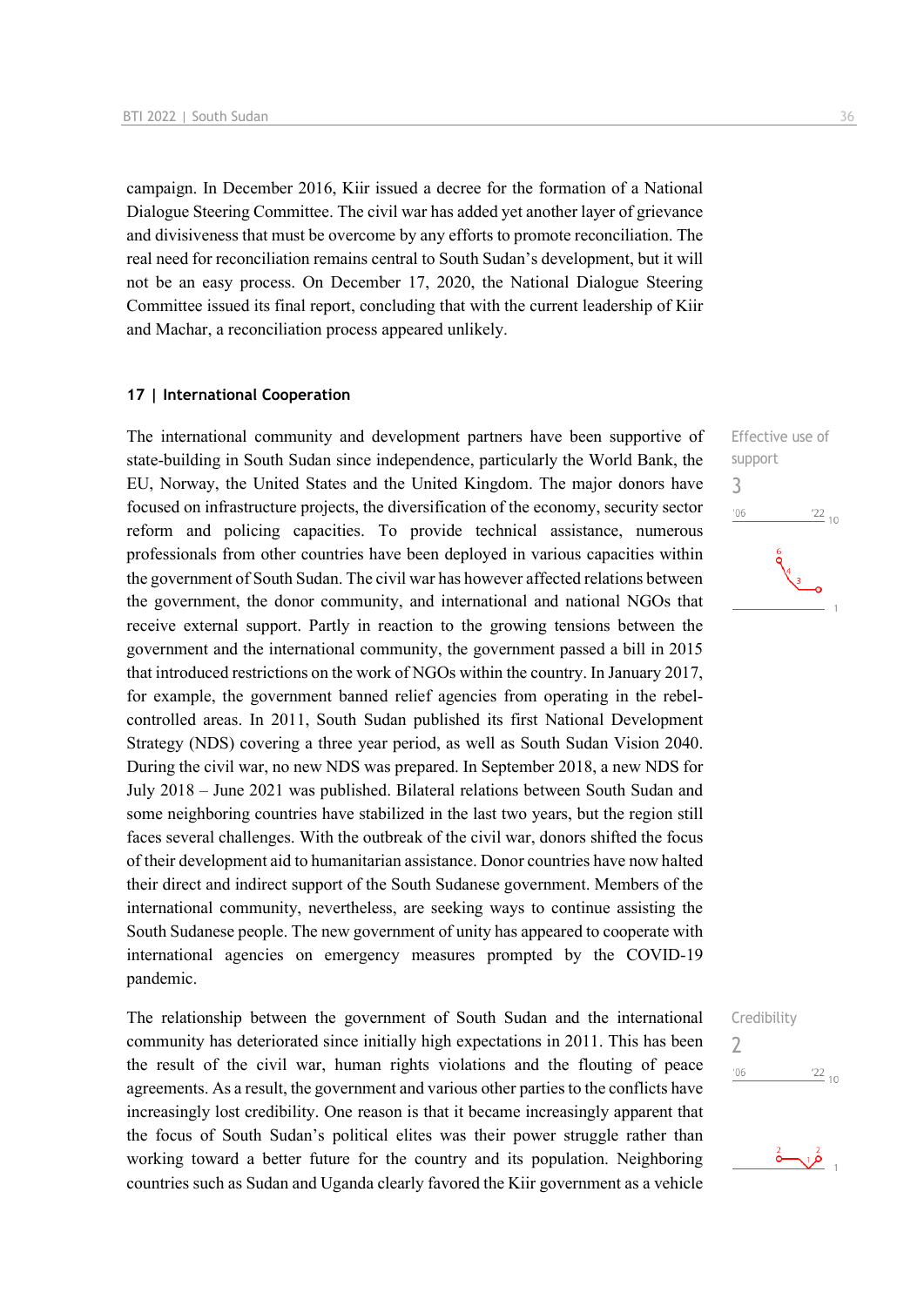to protect their own interests. As the dynamics have changed in Sudan after the revolution in that country, there is – in principle – a window of opportunity for better and closer relations between the three states. During the civil war the international community remained neutral and encouraged mediation between the conflict parties. The Kiir government interpreted this as support for the armed opposition and accordingly tried to reduce the international community's influence in the country. Prior to the 2018/2020 peace agreement, some international partners came close to canceling all support for South Sudan after numerous broken peace deals. Others have judged that there will be no lasting peace while the current generation of political leaders remain in place. Whether the new government of unity will come together and develop more constructive relationships with its neighbors and the international community remains to be seen.

According to chapter five of the Revitalized Peace Agreement of 2018 (which came into came force in 2020), the new Transitional Government of National Unity of South Sudan is obliged to create the Hybrid Court for South Sudan (HCSS) as an institution of transitional justice to investigate and prosecute war crimes during the civil war. The HCSS is to be created in close cooperation with the African Union (AU) and will apply both international as well as South Sudanese law. This court could, due to international involvement, potentially retain its independence and therefore be in the position to be able to prosecute military commanders. However, it remains unlikely that the primary adversaries of the civil war will be held accountable. In fact, South Sudanese authorities have blocked the establishment of the HCSS for some time. After international pressure, the necessary Memorandum of Understanding between the AU and South Sudan was signed on January 30, 2021. Relations with the international community and neighboring countries were strained during the civil war. All neighboring countries have economic, political and strategic stakes in South Sudan, and are for this reason directly or indirectly affected by any conflict in the country. With multiple political conflicts occurring within and between the countries of the region, combined with political change in the last few years, it remains open to debate whether the new government of unity can gain momentum and cooperate with its neighbors on future challenges.

At the start of the civil war in 2013, the Intergovernmental Authority on Development (IGAD) initiated a mediation process. However, the neutrality of IGAD's efforts was compromised by the presence of the Ugandan army on South Sudanese soil. There was also a disconnection between the objectives of the regional body IGAD (responsible for the peace talks and a monitoring and observation mission to observe the earlier signed cease-fires) and those of the individual member states (with their own interests). After the outbreak of violence in 2016, Ethiopia was the first to lead IGAD's mediator efforts. Due to the political change in Ethiopia, the negotiations were subsequently led by Sudan, which put heavy pressure on the opposition to agree to a peace deal. Khartoum found common ground with Kiir and supported a peace deal similar to 2015 which favored the Kiir-side. This delicate situation changed once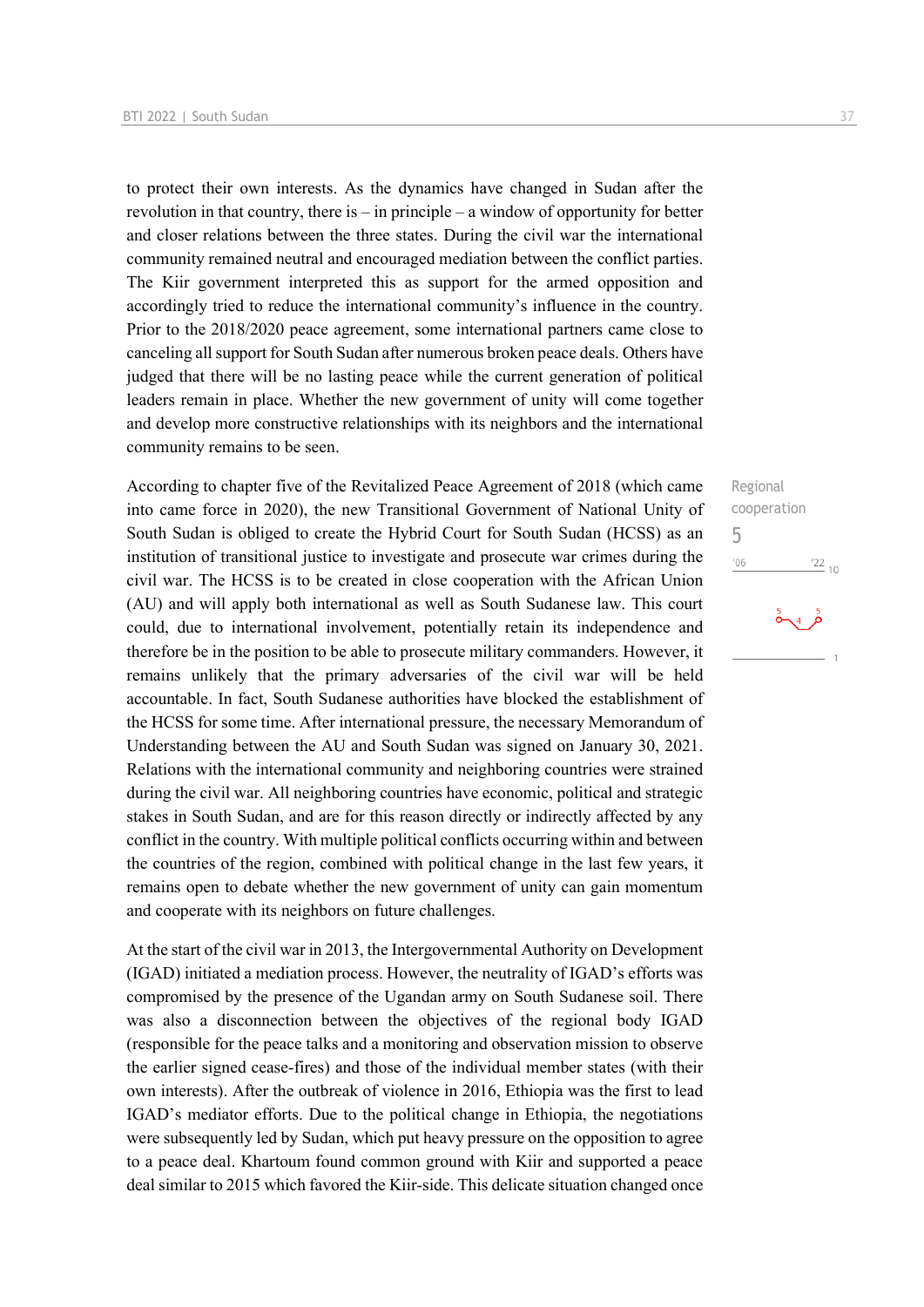again after the revolution in Sudan (although Sudan still retains an interest in better relations with South Sudan). Therefore, a window of opportunity exists for better and closer relations and cooperation in the region.

South Sudan is an important trading partner, especially for Uganda, but also for Kenya. Each neighbor pursues their own interests while pushing the regional body IGAD for a permanent solution. For the moment, instability in the country inhibits South Sudan's potential economic role in the region. The country became a member of the Common Market for Eastern and Southern Africa (COMESA) in 2011 and in April 2016 became a member of the East African Community (EAC). Within EAC, there are discussions about options to unlock the landlocked state via new highways and oil pipelines, but these have been delayed for years by the civil war. South Sudanese delegates frequently fail to attend EAC meetings and the country has failed to pay its membership fees to these organizations. Since the peace deal was signed and forced by necessity to cooperate on cross-border issues during the COVID-19 pandemic, South Sudan seems to be more willing to cooperate with regional partners than before.